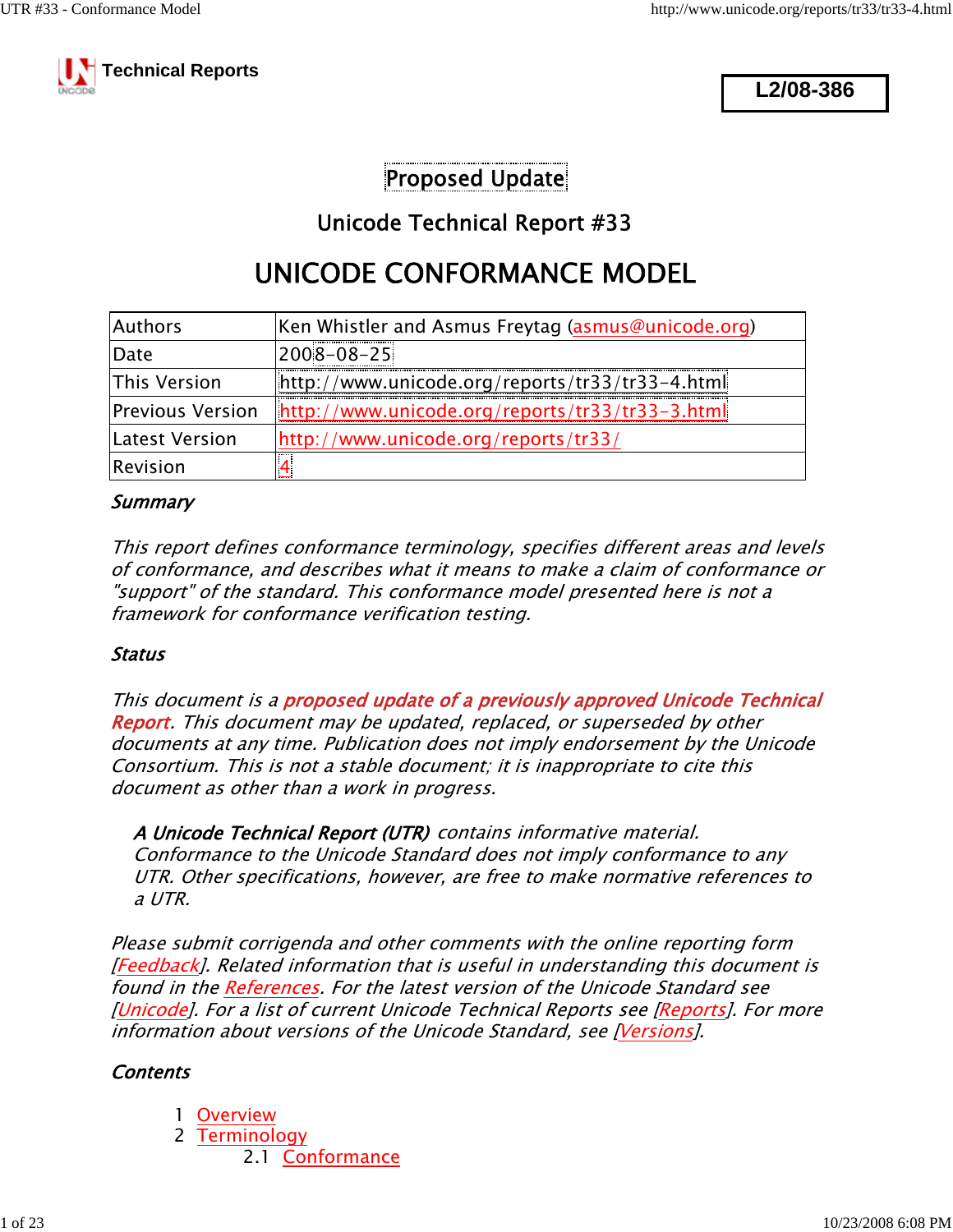- 2.2 Compliance
- 2.3 Normative and Informative
- 2.4 Conformance Verification and Certification
- 2.5 Conformance Testing
- 2.6 Support
- 2.7 Versioning
- 2.8 Corrigenda and Errata
- 2.9 Stability and Invariance
- 3 Structure of Unicode Conformance
	- 3.1 Definitions
	- 3.2 Conformance Clauses
	- 3.3 Unicode Standard Annexes
	- 3.4 Identification of Normative Content
	- 3.5 Properties
	- 3.6 Algorithms
	- 3.7 Tailoring
	- 3.8 Relation to 10646 Conformance
- 4 Areas of Conformance
	- 4.1 Representation
	- 4.2 Transcoding
	- 4.3 String Processing
	- 4.4 Text Layout, including Display and Selection
	- 4.5 Fonts
	- 4.6 Input
- 5 Levels of Support
	- 5.1 Repertoire Coverage
	- 5.2 Full Support
	- 5.3 Levels of Support Defined
- 6 Interoperability
	- 6.1 Inter-level Compatibility Issues
	- 6.2 Repertoire Matching
	- 6.3 Matching Areas and Levels of Conformance between Implementation and Components
	-
- References
- Acknowledgements Modifications

# 1 Overview

The Unicode Standard [Unicode] is a very large and complex standard. Because of this complexity, and because of the nature and role of the standard, it is often rather difficult to determine, in any particular case, just exactly what conformance to the Unicode Standard means.

The Unicode Standard forms the foundation which supports supporting a large variety of operations on textual data, from data interchange protocols to complex tasks like sorting, rendering or content analysis. All of these processes expose implementations to the complexities of human languages and writing systems.

Earlier character sets were either small, or had a clearly limited field of application, (such as by geographical area), or both. By contrast, the Unicode Standard aims to be universal. A universal character encoding standard cannot rely on implicit agreements about the nature and behavior of the characters it encodes;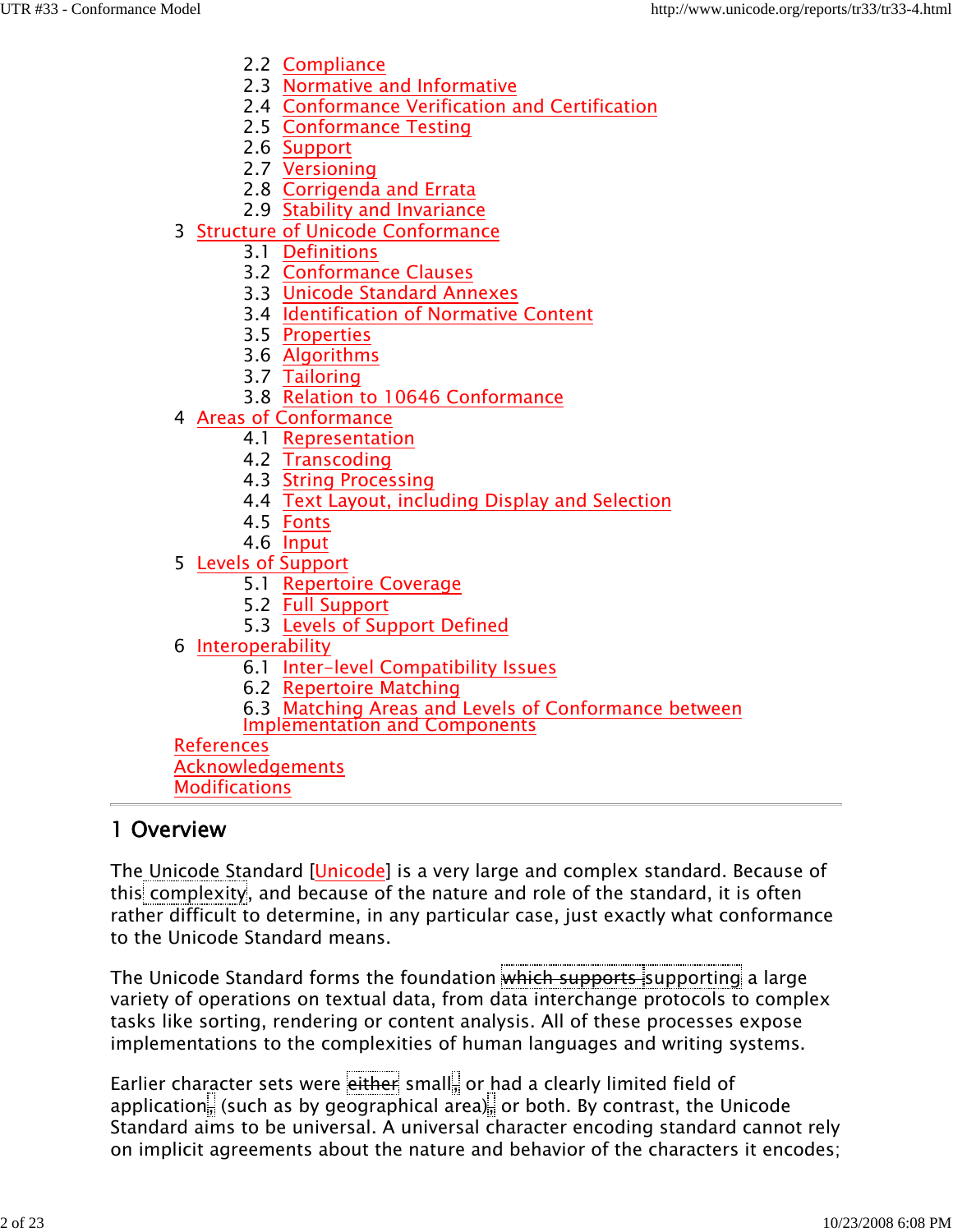it must provide explicit constraints on their identity and intended use. This affects not only how characters are interchanged, but the specification of many common text processes as well. At the same time, the standard must allow implementations the necessary flexibility to address the expectations of its users, while providing enough constraints to guarantee predictable interchange of data and consistency between implementations.

This Conformance Model explains the issue of conformance relating to the Unicode Standard so that users better understand the contexts in which products are making claims for support of the Unicode Standard, and implementers better understand how to meet the formal conformance requirements while satisfying the expectations of their users. It does not alter, augment or override the actual Unicode conformance requirements found in the text of the Unicode Standard. Rather it attempts to provide a conceptual framework to make it easier for users and implementers to identify and understand the specific conformance requirements contained in [Unicode].

This model defines conformance terminology, specifies different areas and levels of conformance, and describes what it means to make a claim of conformance or "support" of the standard. This model is not a framework for conformance verification testing, although it could be used to develop such a framework, should that prove desirable. At this time no such framework has been developed by the Unicode Consortium, nor have any conformance verification tests been required or sanctioned.

Many of the concepts presented here are equally applicable to other standards developed by the Unicode Consortium, such as the Unicode Collation Algorithm [UCA], and the specifications for Unicode support in regular expressions [RegEx].

# 2 Terminology

This section gives a basic introduction to the introduces basic terminology that will be discussed in more detail in sections below.

A great number and variety of standards exist. Standards may be regulatory, mandatory or voluntary. For the purposes of this document, a standard is defined to be a formally developed specification. The organization developing that standard is then called a Standards Developmenting Organization or SDO.

### 2.1 Conformance

In the context of formal standards, *conformance requirements* refer to a set of rules or criteria that allow a relevant entity such as an element of information interchange, a device, an application, or a piece of hardware, can to be evaluated as either meeting or not meeting the specification in the standard.

In general, a formal standard will have a conformance clause or clauses, which will be stated in terms of conditionals, such as "X conforms to Y specification of this standard if Z", or modals, often in uppercase, such as "An X that conforms to Y specification of this standard SHALL Z". The modal verbs that standards language commonly associates with such statements are often carefully defined to avoid any ambiguities in interpretation. In common practice, they involve specialized usage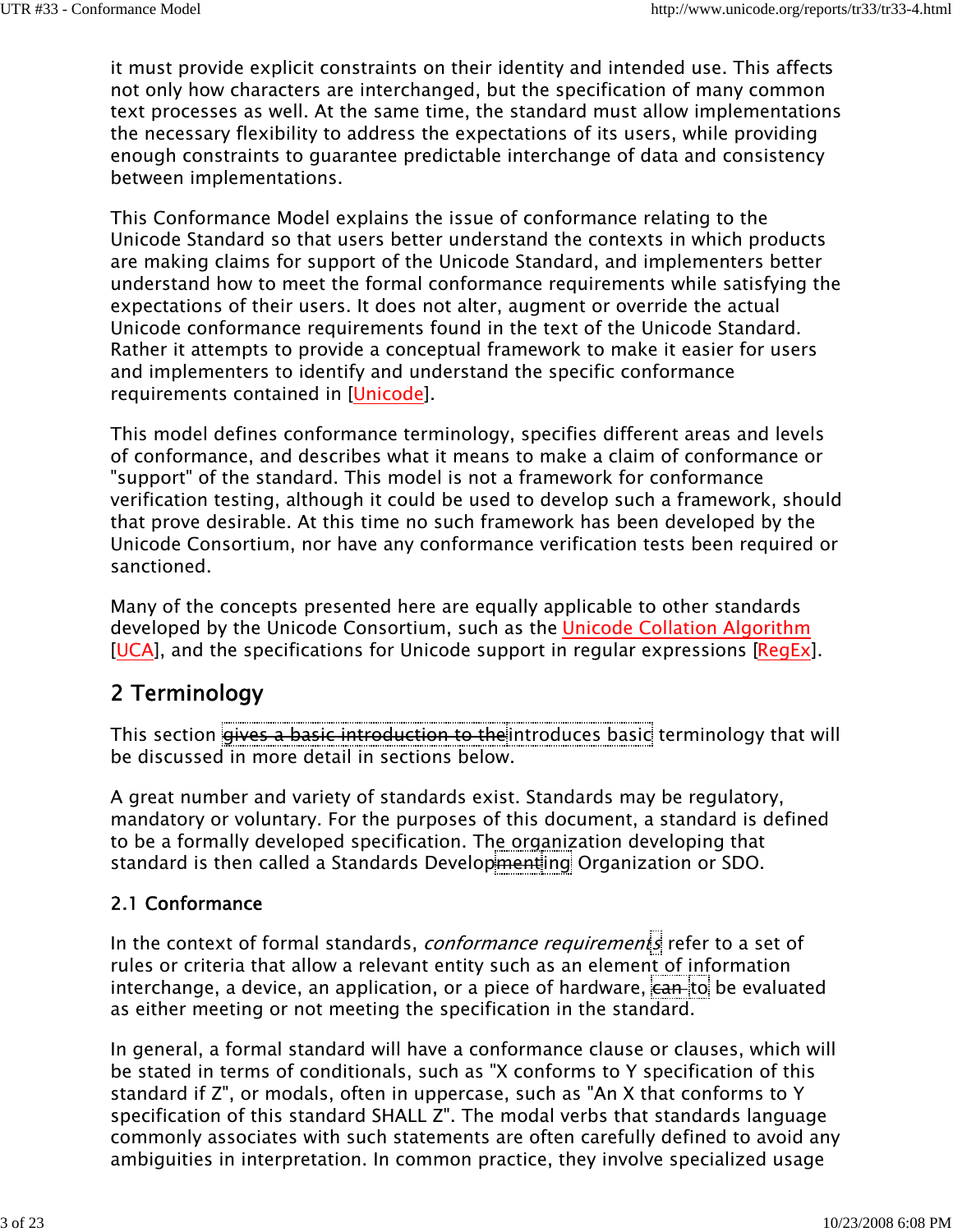of "SHALL" and "MUST" for requirements, but also "MAY" for permitted deviations and "SHOULD" for non-binding recommendations. (The Unicode Standard itself does not use the convention of uppercasing these terms).

If a standard is complex, the conformance clause or clauses themselves may also be complex. Occasionally, a conformance clause may simply be stated along the lines of "X conforms to this standard if it follows the specification in section W" where section W may consist of hundreds of pages and constitute most of the rest of the standard.

An implementation is said to be conformant if it meets all applicable conformance requirements.

### 2.2 Compliance

The term *compliance* is often used synonymously with the term conformance and will be used that way in this model.

#### 2.3 Normative and Informative

Formal standards often distinguish between *normative* and *informative* content. This distinction may be highly conventionalized, or even subject to rules specified in other standards, such as for ISO standards, or the distinction may be less formally maintained.

Normative content of a standard is content which is required for all of the conformance requirements to be meaningful. Typically a standard will have normative definitions for terms used in the rest of the specification, normative references to other standards or sources whose content is referred to indirectly, and normative clauses, specifications, or sections, which actually define the content of the standard to which the conformance clauses apply.

Informative content of a standard is all material which has been added for clarification, but which, in the judgment of the standard's maintainers, could in principle be omitted without materially affecting the specification to which the conformance clauses refer. If a standard is changed over time, the status of some particular content could change from informative to normative, or vice versa, depending on whether it became required for conformance or was no longer required for conformance.

### 2.4 Conformance Verification and Certification

In the context of the Unicode Conformance Model, *conformance verification* means an external (third party) determination that an entity meets one or more requirements of the conformance clauses of the standard under some specified set of circumstances. In other words, while conformance clauses are merely a logical statement of requirements, conformance verification implies the existence of conformance verification tests that have been applied to entities in order to make such determinations.

A conformance claim can simply be stated. It is an assertion that entity X meets a requirement of the standard.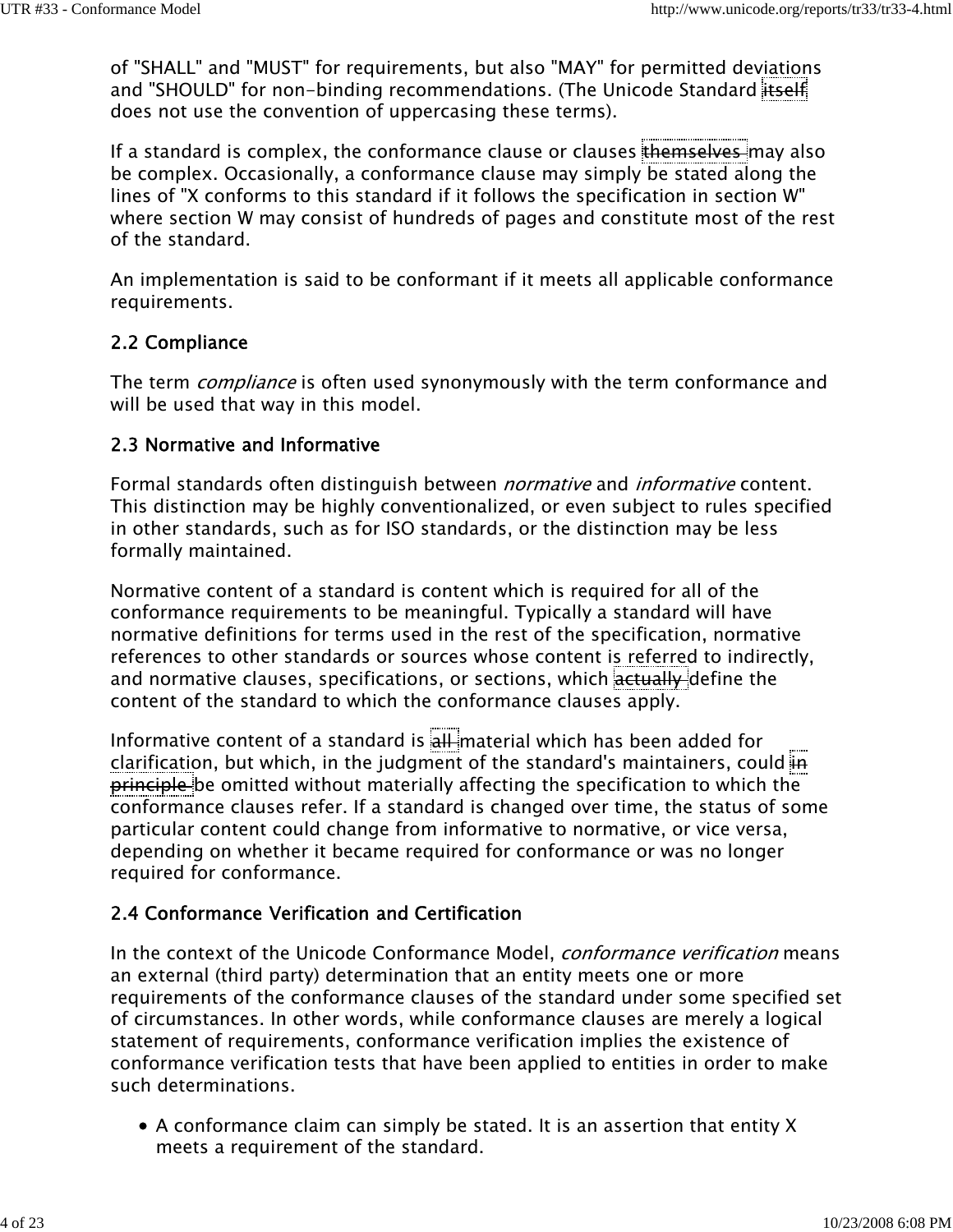- A verification of a conformance claim, on the other hand, is the result of the specific application of a test designed to determine the validity of a conformance claim. Such tests are called conformance verification tests.
- A certification of a conformance claim is the verification of a conformance claim by a certification authority.

The Unicode Consortium does not endorse a particular methodology for conformance verification.

### 2.5 Conformance Testing

A standard may include tests or "benchmarks" as part of the text of the standard, or as external documents associated with the standard. While there is some overlap in general usage of the terms "conformance test" and "conformance verification tests", a systematic distinction is drawn between the two in the Unicode Conformance Model.

### 2.5.1 Conformance Tests

A *conformance test* for the Unicode Standard is a list of data certified by the Unicode Technical Committee [UTC] to be "correct" with regard to some particular requirement for conformance to the standard. In some instances, as for example, the implementation of the Unicode Bidirectional Algorithm, producing a definitive list of correct results is difficult or impossible, and in such cases, a conformance test may consist of an implemented algorithm certified by the UTC to produce correct results for any pertinent input data. Conformance tests for the Unicode Standard are essentially benchmarks that someone can use to determine if their algorithm, or API,  $etc.$ , claiming to conform to some requirement of the standard, does in fact match the data that the UTC asserts define such conformance.

### 2.5.2 Conformance Verification Tests

A *conformance verification test* for the Unicode Standard is a test, usually designed and implemented by a third party not associated with the Unicode Consortium or the UTC, intended to test a product which claims conformance to one or more aspects of the Unicode Standard, for actual conformance to the standard. Thus a conformance verification test is a *test of a product*. Such a test, may, of course, make use of one or more of the Unicode conformance tests to determine the results of its conformance verification.

### 2.6 Support

In the context of the Unicode Conformance Model, the term *support* refers to a more generalized claim of intent to conform to one or another requirement of the standard. A claim of Unicode support may be difficult to verify, because its statement can be vague or lack detail. However, it indicates that the developer or user of an entity intends conformance. More specifically, support often refers to a claim of particular repertoire coverage. For example, an application may claim support for Unicode Greek. That should be interpreted as meaning that Unicode Greek characters will be handled in conformance with the Unicode Standard, and that all other relevant aspects of processing of those characters with which that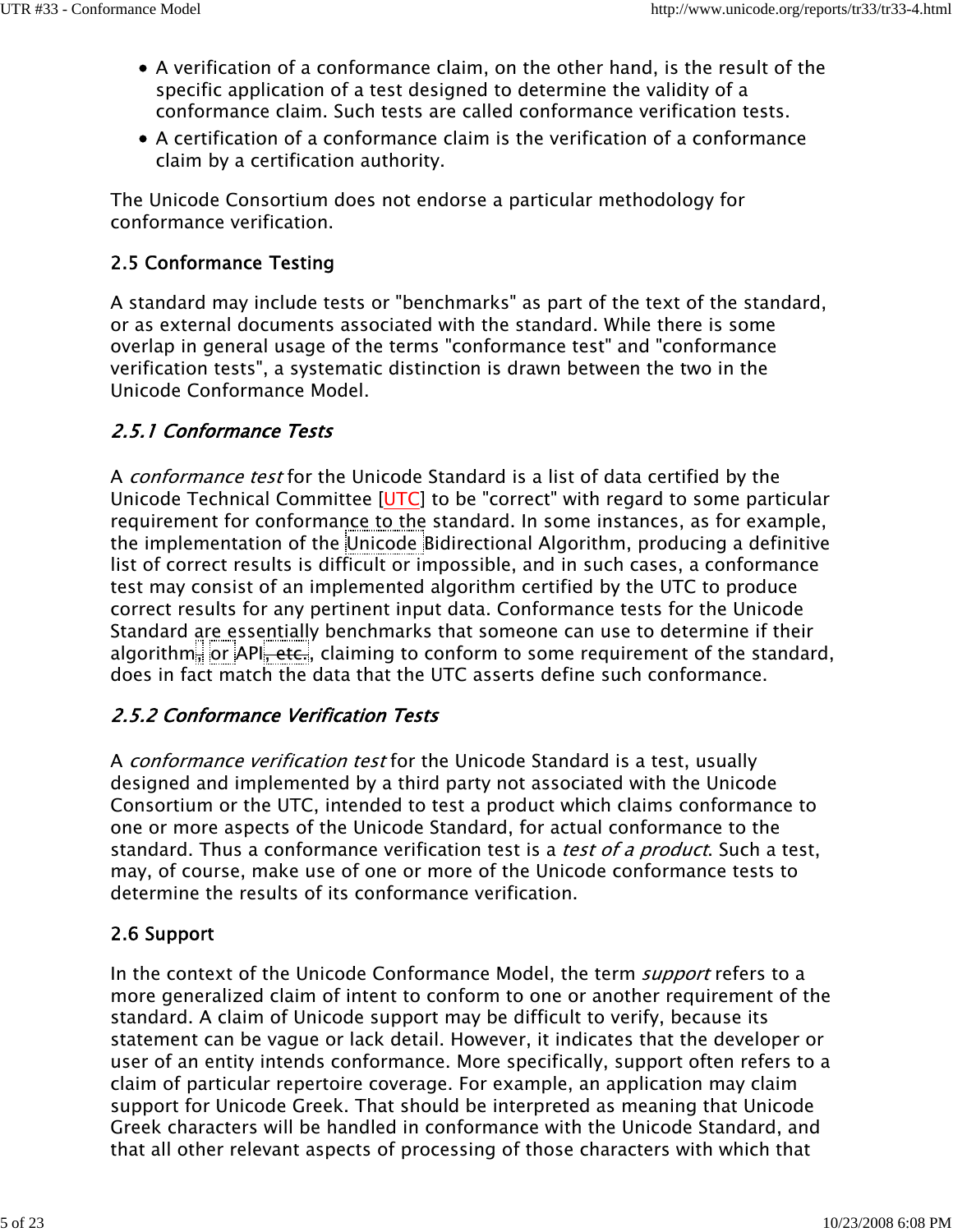particular application is concerned, will be done in such a way as not to violate the conformance clauses of the Unicode Standard.

### 2.7 Versioning

The Unicode Standard is regularly versioned, as new characters are added. A formal system of versioning is in place, involving three levels of versions:

- 1. major versions
- 2. minor versions
- 3. update versions

All three levels have carefully controlled rules for the type of documentation required, handling of the associated data files, and allowable types of change between versions. For more information about Unicode versioning see [Versions]. Other standards developed by the Unicode Consortium may use a single level versioning scheme.

Conformance claims clearly must be specific to versions of the Unicode Standard, but the level of specificity needed for a claim may vary according to the nature of the particular conformance claim being made. Some standards developed by the Unicode Consortium require separate conformance to a specific version (or later), of the Unicode Standard. This version is sometimes called the base version. In such cases, the version of the standard and the version of the Unicode Standard to which the conformance claim refers must be compatible.

### 2.8 Corrigenda and Errata

If a technical deficiency in the specifications of the Unicode Standard is identified, it may be corrected by a change in the next version, or, if sufficiently important, by a formal corrigendum. A corrigendum often applies to several earlier versions, but, unlike the practice for other SDOs, does not retroactively change them. Implementations can claim conformance to any of these versions with the given corrigendum applied. For more on corrigenda see [Versions].

Errata are used to describe other known defects in the text. Unlike corrigenda they cannot be referenced in a conformance claim. For more information on errata see [Errata].

### 2.9 Stability and Invariance

Each version of the Unicode Standard, once published, is absolutely stable and will never change. Implementations or specifications that refer to a specific version of the Unicode Standard can rely upon this stability. If future versions of these implementations or specifications upgrade to a future version of the Unicode Standard, then some changes may be necessary.

Some formal standards are developed once and then are essentially frozen and stable forever. For such standards, stability of content and the corresponding stability of conformance claims is not an issue.

For a standard aimed at the universal encoding of characters, such stability is not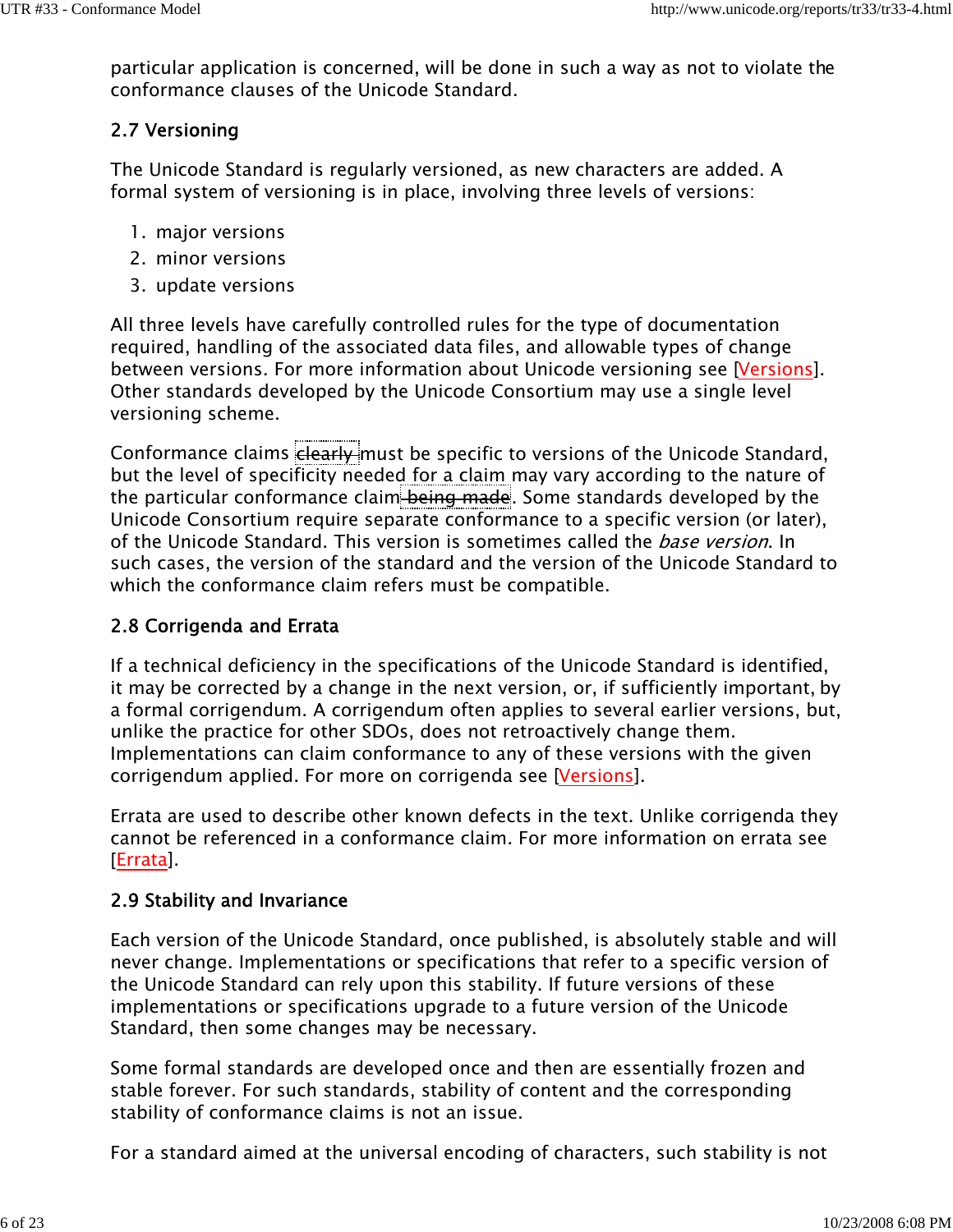possible. The Unicode Standard is necessarily evolving and expanding necessarily evolves and expands over time, to extend its coverage to include all the writing systems of the world. Because of the interaction between the way characters are processed and the definition (or identity) of the characters that have been encoded, many aspects of character processing must be specified in conjunction with encoding the characters, in order to guarantee predictable interpretation and reliable interchange of text. As experience in implementing the Unicode Standard accumulates, further aspects of character processing are added to the formal content of the Unicode Standard as needed.

This fundamentally dynamic quality of the Unicode Standard complicates issues of conformance: the content to which conformance requirements pertain is continually expanding. This expansion is both an expansion in breadth by adding more characters and scripts, and an expansion in depth by adding more aspects of character processing.

Invariance refers to those aspects of the content of the Unicode Standard that have been formally defined as unchangeable, even as the standard continues its development. The guarantee of the stability of the formal Unicode character names is a fairly trivial example. While in principle such names *could* be changed, and were changed once between Version 1.0 and Version 1.1, the [UTC] has determined that such changes are too disruptive and have too little benefit to be tolerated. Accordingly, the stability of character names has been promoted to the status of an invariant in the standard.

A further discussion of invariance and invariants can be found in [PropertyModel]. Invariants guard against change for the sake of change, or technological drift, but they also prevent the correction of clerical errors, which is not a negligible issue in a standard as large and complex as the Unicode Standard. For a current list of invariants and a discussion of the tradeoffs, see the Unicode Stability Policy for Character Encoding Stability Policyand Character Properties [Stability].

Conformance claims need to be distinguished in terms of their relationship to invariants and non-invariants in the standard because of their different risk levels for stability.

# 3 Structure of Unicode Conformance

This section will serve as a guide to the particular way that the Unicode Standard expresses conformance requirements, both in terms of where they are located and how they are expressed. It also explores the peculiar aspects of conformance related to the synchronized status of the Unicode Standard and the independent but closely aligned International Standard ISO/IEC 10646, which has its own conformance clauses expressed using ISO conventions.

### 3.1 Definitions

Chapter 3, "Conformance" of [Unicode] contains formal definitions of terms referenced in the conformance clauses. While modifications of these definitions between versions of the Unicode Standard have been, and will continue to be necessary, every effort is made to keep the numbering of the definitions stable. This makes it easier to maintain external specifications that cite a particular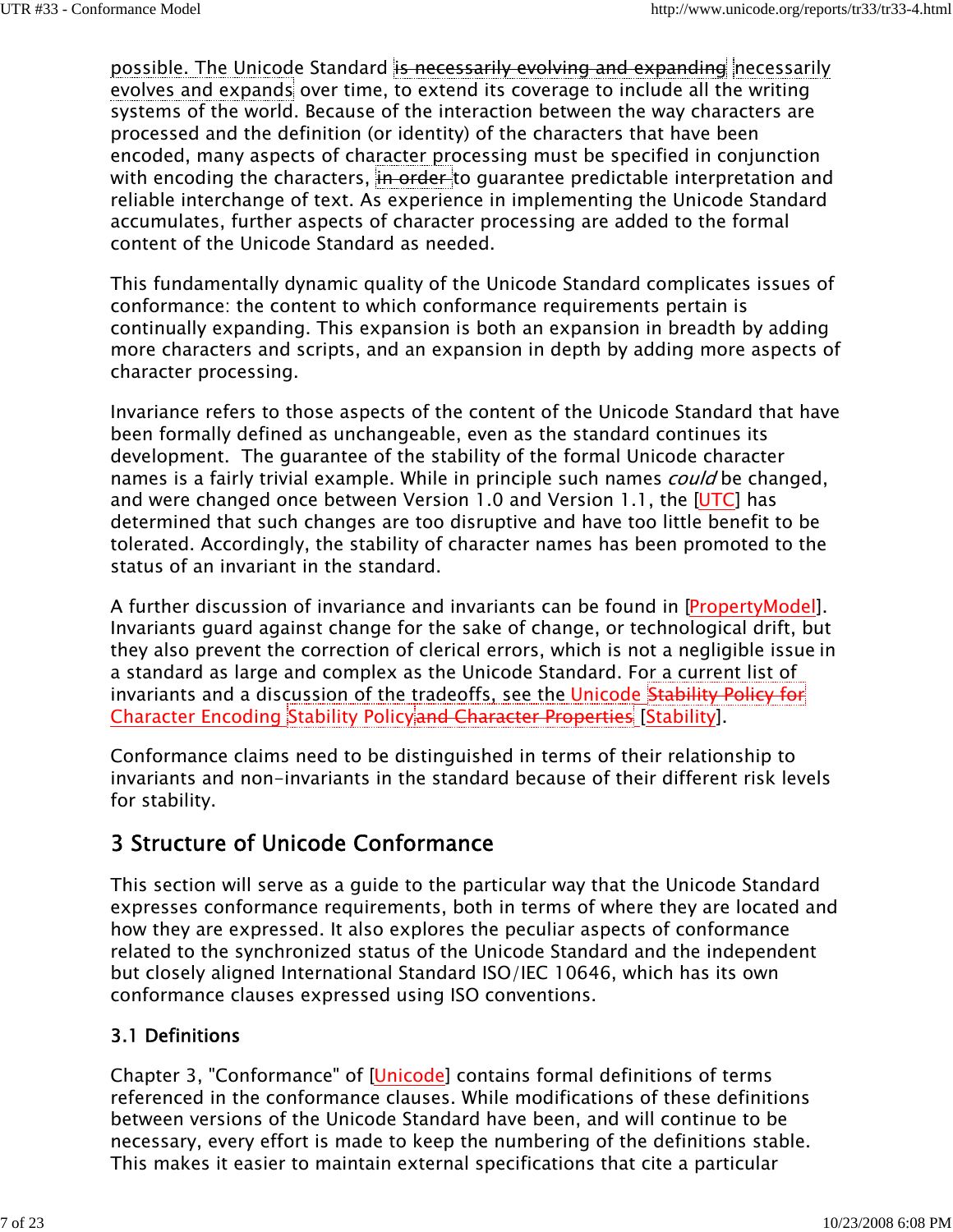definition. (In Version 5.0 of the Unicode Standard, all definitions were renumbered, with a cross reference table linking the new numbers to the earlier numbering.)

### 3.2 Conformance Clauses

The conformance clauses in Section 3.2, "Conformance Requirements" of [Unicode] define the requirements for a conformant implementation. They are expressed in terms of the definitions, but also refer to additional specifications contained in Unicode Standard Annexes. While modifications of these clauses between versions of the Unicode Standard have been, and will continue to be necessary, every effort is made to keep the numbering of the clauses stable. This makes it easier to maintain external specifications that cite a particular clause. (In Version 5.0 of the Unicode Standard, all clauses were renumbered, with a cross reference table linking the new numbers to the earlier numbering.)

### 3.3 Unicode Standard Annexes

A Unicode Standard Annex (UAX) contains part of the standard, published online as a standalone document. The relation between conformance to the Unicode Standard and conformance to each of the Unicode Standard Annexes is spelled out in detail in Section 3.2, "Conformance Requirements" of [Unicode]. Some of the conformance clauses refer explicitly to specifications contained in UAXs, such as the UAX #9: Unicode Bidirectional Algorithm [Bidi] or UAX #15: Unicode Normalization Forms [Normalization]. Normative material in other UAXs is defined by any of the mechanisms described below.

Other standards developed by the Unicode Consortium have their own conformance models.

### 3.4 Identification of Normative Content

In the Unicode Standard, Chapter 3, *Conformance* contains a set of numbered conformance clauses, as well a set of numbered definitions that are referenced by these clauses. For algorithms, a numbered set of rules is defined as well. Unicode Standard Annexes containing normative material make use the same convention. The conformance clauses use the letter C with a number; definitions use the letter D with a number. Rules for algorithms are numbered using a unique prefix specific to the algorithm.

Bullets and other textual devices are used to separate explanatory and informative text from the normative text of the conformance clauses, definitions and rules. Such explanatory and informative text does not form part of the actual conformance clauses, definitions or rules. Noteworthy text is set off by the use of "Note:", but unlike the usage in other standards, where this device is required to identify informative material, there is no set scheme for labeling informative statements in the Unicode Standard. In a few cases, an entire section of text is identified as containing normative or informative material respectively, but this is not a universal scheme.

### 3.5 Properties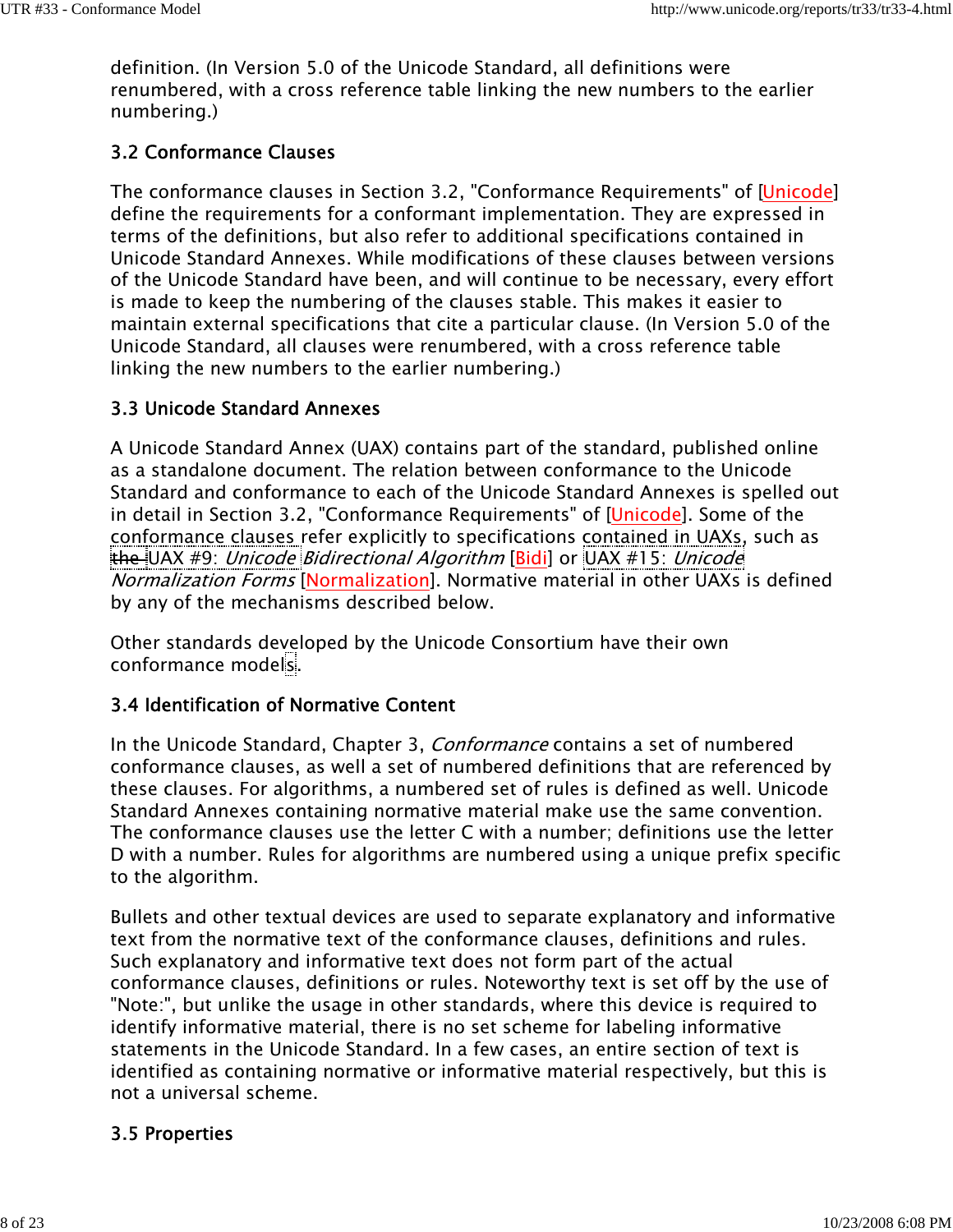The Unicode Character database [UCD] includes an overview file (UCD.html) with a table specifying which properties and property files are normative. For more information on the concept of normative properties, see UTR #23: The Unicode Character Property Model [PropertyModel].

The contents of normative files and normative fields within data files are formally decided by the Unicode Technical Committee. In particular, any fields listing properties on which conformance requirements depend are normative.

In principle, the contents of informative files and informative fields within data files are similar to all other informative material in the Unicode Standard, which may be changed by its editors without formal review by the Unicode Technical Committee. However, for some properties considered informative the practice is nevertheless to get binding committee decision on the values. Conformance requirements do not depend on informative material.

### 3.6 Algorithms

Unicode algorithms are specified as a series of logical steps. Conformance to a Unicode algorithm does not require repeating the steps as described, but rather requires achieving the same outputs for the same inputs. This provides the necessary flexibility for implementations to pursue optimizations. Whether or not conformance to a given algorithm is required by Unicode conformance, implementations claiming to implement one of these algorithms must do so in conformance with its specification.

In many cases, the input to the algorithm is defined in terms of an ordered list of character property values: in other words, the results of the algorithm are identical for different input strings, as long as each input string maps to the same ordered list of character property values. Examples of such algorithms include the Unicode Bidirectional Algorithm [Bidi] and the Unicode Line Breaking Algorithm defined in [LineBreak]. In such cases, conformance claims can be tested separately for the mapping of characters to property values and for the operation on ordered lists of property values.

Unicode algorithms are specified to apply to all code points, and are usually expected to gracefully handle the case of receiving input from an up-level version of the standard. The Unicode Standard provides for the concept of a default value for properties, to improve the forward compatibility of Unicode algorithms. A default value applies to unassigned characters, or whenever no specific property value has been assigned, as described in [PropertyModel] In some cases, the use of specific default values is binding, in other cases it is merely recommended best practice.

### 3.7 Tailoring

Some algorithms provide explicit methods for tailoring, or customizing a general algorithm to the needs of a specific language, locality or application. Other algorithms simply describe the best default practice, and customization is assumed for any practical application. An example of this is the tailorable part of the line breaking algorithm in [LineBreak]. Whether or not conformance to a given algorithm is required by Unicode conformance, implementations claiming to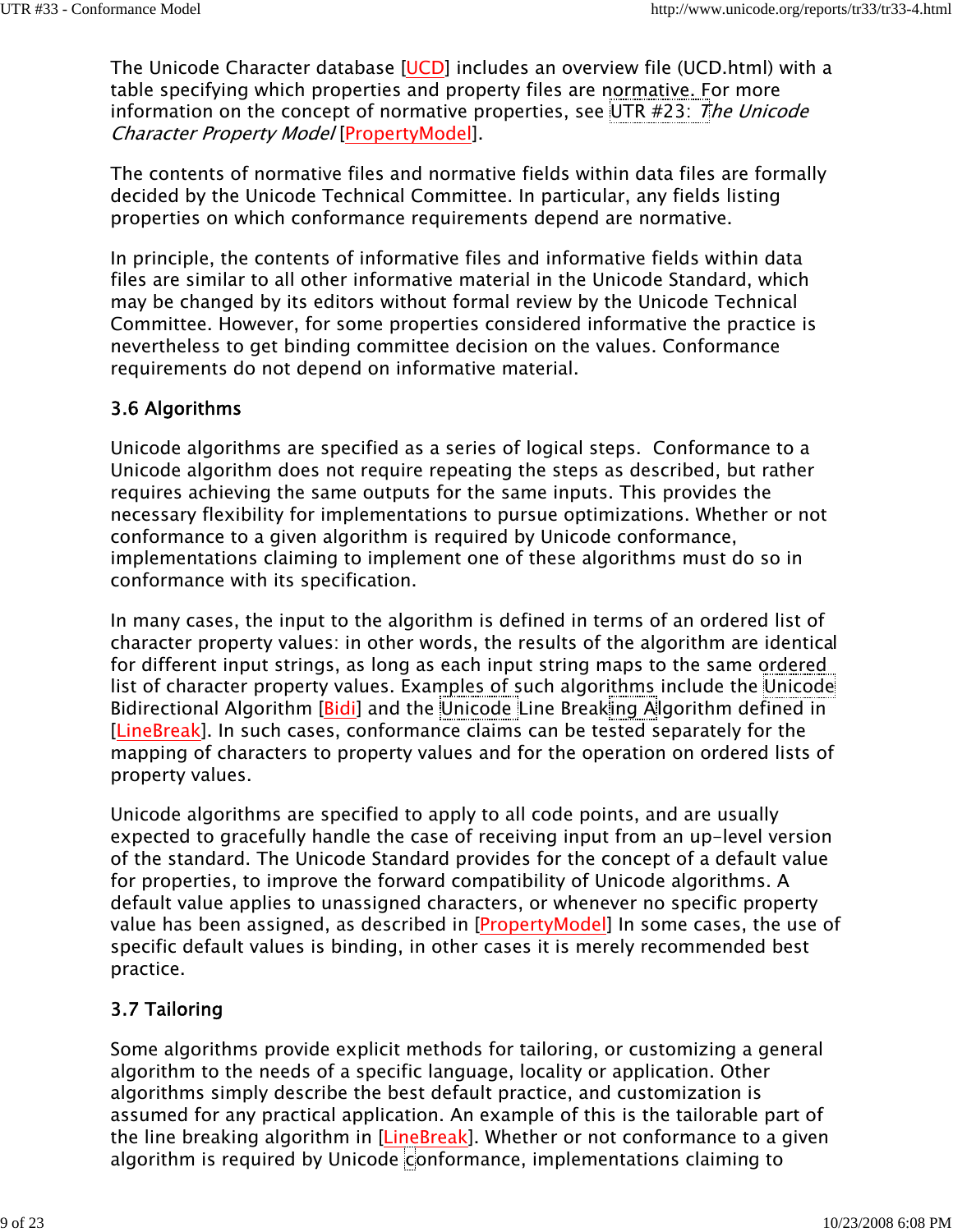implement one of these algorithms must specify the tailoring or customization used.

### 3.8 Relation to 10646 Conformance

The Unicode Standard and ISO/IEC 10646 share the same repertoire of coded characters, including the character code position, character name and identity. However, the two standards differ in the precise terms of their conformance specifications. Any conformant Unicode implementation will conform to ISO/IEC 10646, but because the Unicode Standard imposes additional constraints on character semantics and transmittability, not all implementations that are compliant with ISO/IEC 10646 will be compliant with the Unicode Standard. For a detailed description see Appendix C, "Relationship to ISO/IEC 10646" of [Unicode].

# 4 Areas of Conformance

There are several broad areas of application where Unicode conformance makes specific types of requirements. Because not all applications and implementations cover all these areas, some aspects of Unicode conformance may not be applicable to them.

### 4.1 Representation

Representation covers all aspects of being able to express and transmit Unicode data. It is a requirement applicable to certain protocols (for example, XML), but might apply to the storage aspects of databases and other file formats as well. Conformant representation applies to correct use of encoding forms and encoding schemes, as well as the ability to represent all Unicode code points. In addition, issues related to [Normalization] are important.

### 4.2 Transcoding

Conformant transcoding between Unicode and all other so-called *legacy* character encodings, retains the identity of the transcoded characters. In addition, it may claim to retain a specific normalization form for the converted data. See [Normalization]. A separate Unicode Technical Standard, UTS #22: *Character* Mapping Markup Language [CharMapML], discusses many issues relevant to character transcoding and defines a format for expressing character mappings. Implementations may choose to conform to that format in order to be able to interchange mapping tables.

### 4.3 String Processing

String processing covers all operations on Unicode texts that can be carried out without considering layout and specifically without considering fonts. String processing encompasses a large variety of operations including, but not limited to text segmentation, text parsing, handling regular expressions, searching, and sorting, as well as creating formatted text representation of data types. For a number of these operations, model algorithms and other specifications exist to which an implementation may claim conformance, such as  $[UCA]$ ,  $[RegEx]$ , [Boundaries], and [LineBreak].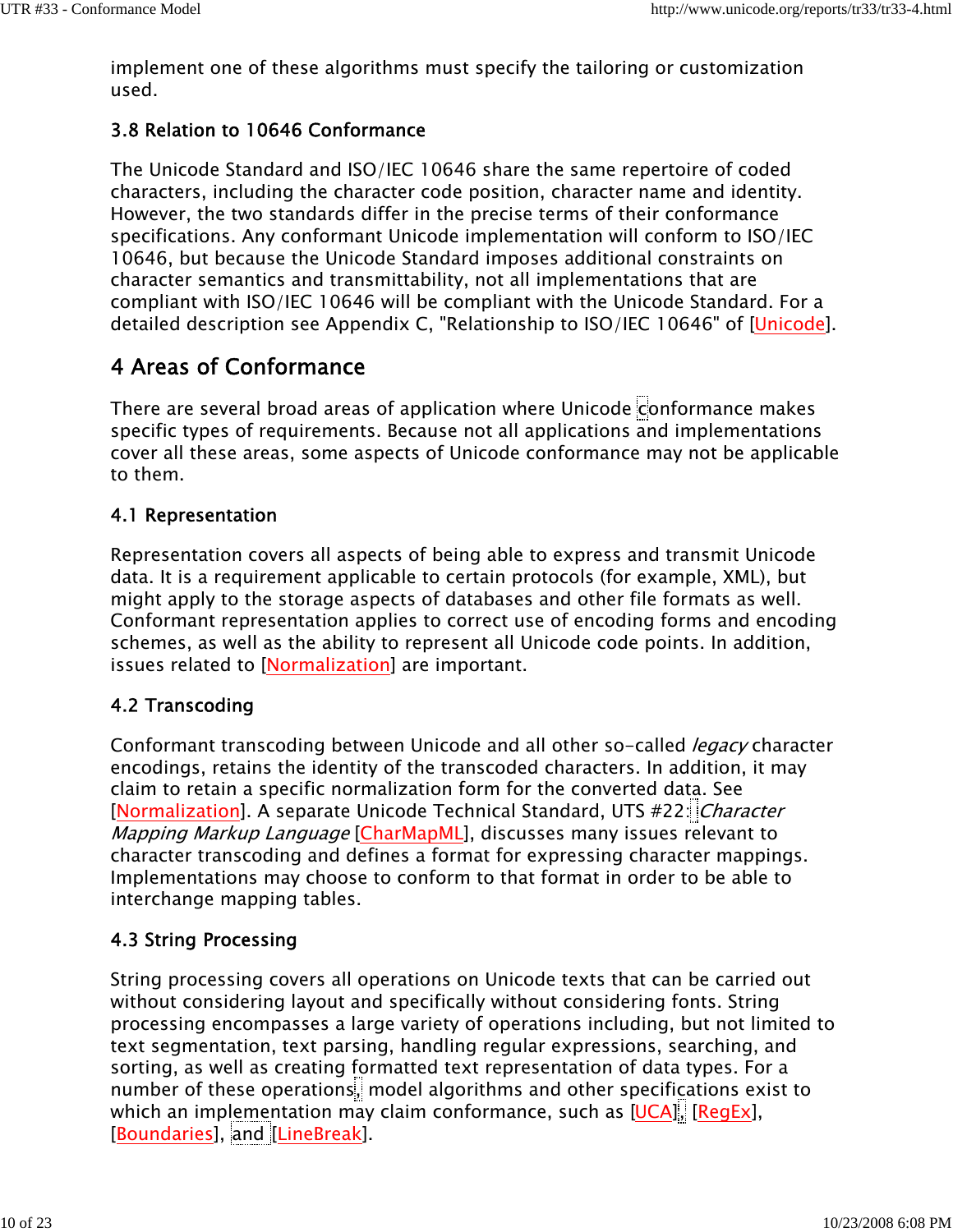### 4.4 Text Layout, including Display and Selection

Layout comprises all operations that go from backing store to displayed text. The same operations are run in reverse for text selection. These operations are dependent on font data, but are considered separately from fonts because the same implementation typically can work with a range of different fonts. Some operations, such as suppressing the display of certain ignorable code points, are typically handled by the layout system without involving fonts. Conformance issues for layout processes include reordering from logical to display ordering, as well as positional shape selection. For bidirectional reordering, conformance to [Bidi] is required. For positional shaping and script-specific layout, model algorithms exist, or are being developed for Arabic and Syriac, Devanagari, Tamil and other Indic Scripts, as well as Mongolian.

It is common to these scripts that All these scripts occasionally require the use of join controls (ZWJ or ZWNJ) is occasionally required to override default rendering of certain character sequences to achieve a specific appearance which is required by orthographic rules. This is different from purely stylistic variations in rendered forms.

Conformance requires a relation between specific constructs in the writing system and corresponding character code sequences, so that these constructs can be interchanged reliably; therefore the conformance requirements include support for both the generic rendering and these types of basic and required orthographic variations.

In contrast, the requirements of high-end typography for any scripts typically exceed the basic rendering specifications put forth in the Unicode Standard. Conformance to the Unicode standard does not limit or prescribe high-end typographical features that an implementation can support.

### 4.5 Fonts

The Unicode Standard does not standardize the actual appearance of characters, but instead intends that they shouldexpects them to be depicted within a customary range of design interpretations. Conformance to the Unicode Standard therefore primarily refers to those tables in the fonts that correlate character codes with the glyphs in the font, for example  $\frac{1}{2}$ cmap<sup>"</sup> tables, and to claims of "coverage" of the Unicode repertoire by fonts.

### 4.6 Input

Conformance-related issues for character input consist of coverage of Unicode repertoire, conversion of input to Unicode character values for storage, and consistency with the text models required for particular scripts and text layout. The entities here are mostly IMEs and keyboards (drivers).

# 5 Levels of Support

Unicode Technical Standard #18: *Unicode Regular Expressions* [RegEx] is an example of a standard that has well-defined levels of conformance. Each implementation can claim conformance to a specific level, and each level has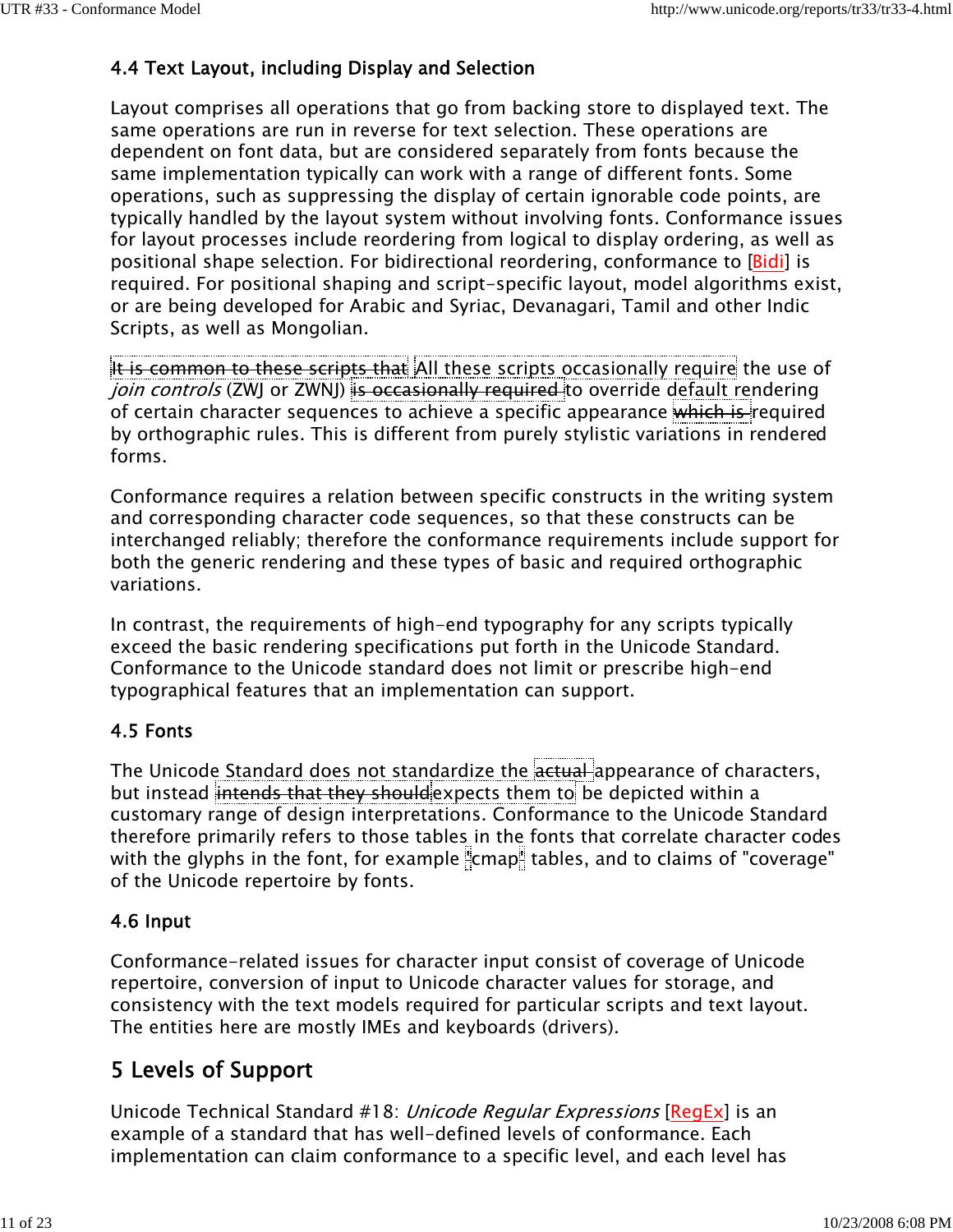specific conformance requirements. By contrast, conformance to the Unicode Standard is not organized into such discrete levels. However, there are some areas where the standard allows limited, or partial support of some requirements.

### 5.1 Repertoire Coverage

The Unicode Standard explicitly does not require that all implementations support all Unicode characters. Any implementation may support an arbitrary subset of Unicode characters, and in fact, may support different sets of characters for different operations.

However, for certain algorithms, any implementation that claims conformance is required to support the full range of Unicode code points covered by that algorithm. For example, an implementation of normalization, or a UTF-8 converter is required to support the entire range of Unicode code points.

Note: An implementation may define an algorithm, such as identifier matching, that uses normalization as part of the algorithm but also restricts the allowable set of input characters. In that case, any implementation of that algorithm is free to use a limited implementation of normalization because the limit on the input makes it impossible to distinguish between a full and limited implementation of normalization.

An implementation may support a certain repertoire of characters, but may not support all sequences of characters from that repertoire. For example, an implementation may support combining marks, but may not be able to render combining sequences that contain more than one combining mark.

Note: Some algorithms are specified in a way that they apply to all Unicode characters and all possible sequences. A complete and conformant implementation of such an algorithm would support all possible sequences.

Unlike some other standards, [Unicode] does not provide a formal method for specifying sub-repertoires, nor announcement techniques that would indicate the support for specific sub-repertoires.

### 5.2 Full Support

Conformance in a given area is not necessarily the same as full support for that area, as conformance requirements in many cases are minimal requirements. Exceptions are certain well-defined areas such as encoding forms or normalization that have few or no options and few or no levels.

### 5.3 Levels of Support Defined

While conformance means not violating any of the conformance clauses applicable to an area, it does not necessarily require that a specific feature be implemented or that it be implemented in its most fancy realization.

Given the aim of the Unicode Standard of universal coverage and of universal applicability for text encoding, it is not expected that most few implementations will attempt to exhaustively support the entire repertoire of the standard. Support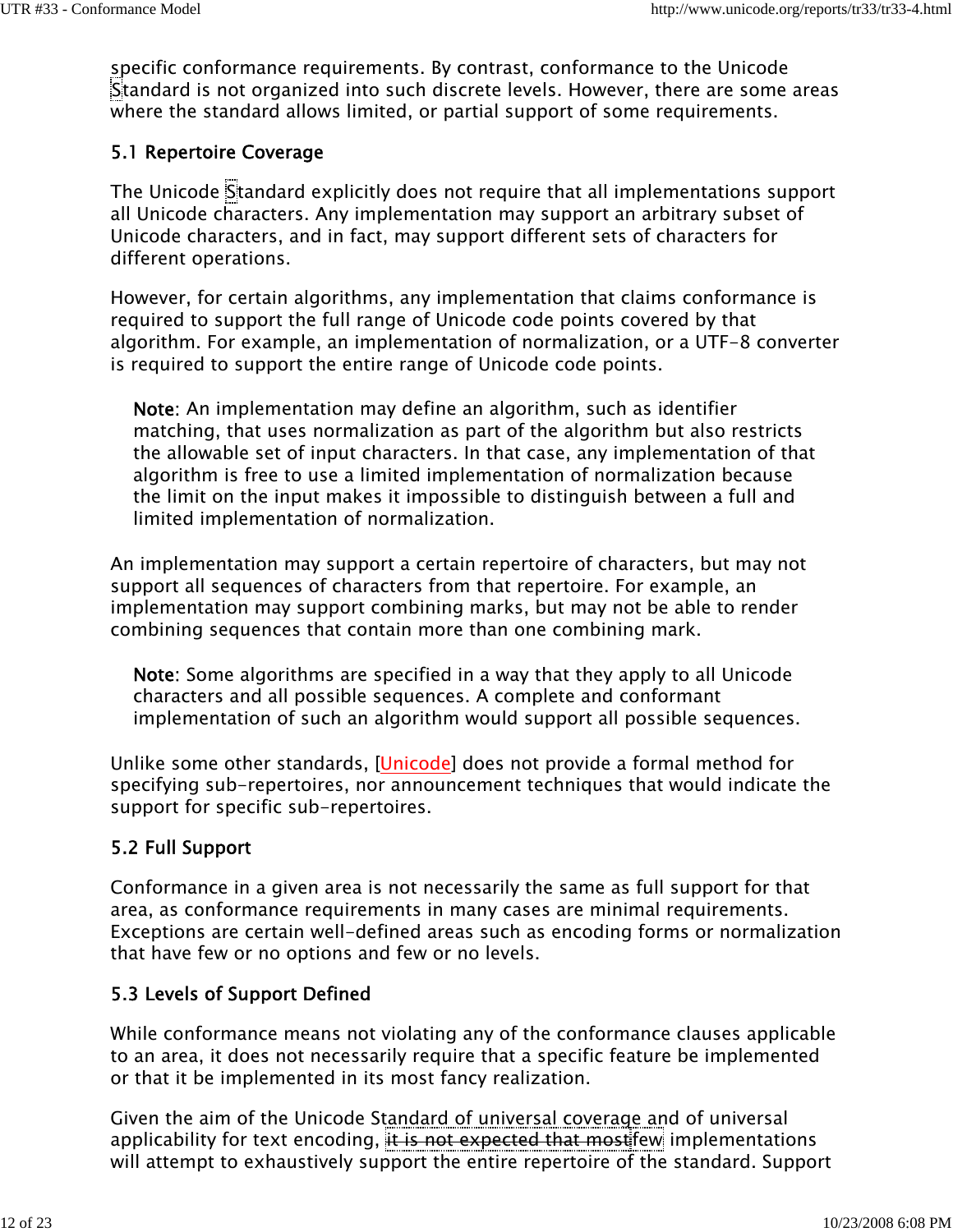of a limited repertoire is typical, and in many cases will deliver better results to users. For example, for most purposes, a font supporting a particular set of characters or scripts with high quality is going to be more useful than a font supporting most or all Unicode characters with minimal quality.

The Unicode Standard does not define particular levels of support.

Note: Some Unicode algorithms require that the entire range of code points be supported by a conformant implementation. Examples include [Normalization] and encoding form conversion, for example conversion between UTF-8 and UTF-32. An exception would be a situation where another feature of an implementation restricts the available input—in such cases an implementation that acts only on a subset of code points would be conformant if evaluated in the context of a conformant overall implementation.

# 6 Interoperability

### 6.1 Inter-level Compatibility Issues

Conformant implementations will have to interact with both down-level and up-level implementations. This creates particular issues. The Unicode conformance requirements are structured to encourage implementations to passively support data containing characters assigned in future versions of the standard.

### 6.1.1 Down-level Compatibility

For several important properties, [Unicode] provides explicit support for implementations that need to be compatible with a down-level version of the relevant algorithm. This is usually done by guaranteeing the stability of property assignments [Stability]. In some cases, specific properties are introduced that isolate an algorithm from changes in a character's General Category. For an example, see the section on backwards compatibility in UAX #31: Unicode Identifier and Pattern Syntax [Identifier].

### 6.1.2 Up-level Compatibility

For most properties, there is a single default value that down-level systems can apply to unassigned characters when present in data sent from up-level systems. Where the fallback represented by such default value would give particularly poor results, the [UCD] or [Unicode] provide for several ranges with different default values. Such default values increase the chance that an actual property assigned to a new character will be the same as the default value for its code point in the down-level version of [Unicode]. An example are the [Bidi] properties, which default to strong right-to-left for areas of the code space earmarked for RTL scripts.

A common implementation technique is to use dynamic assignment of implementation specific default values, based on the actual property values of characters surrounding an unassigned code point. Such interpolation of character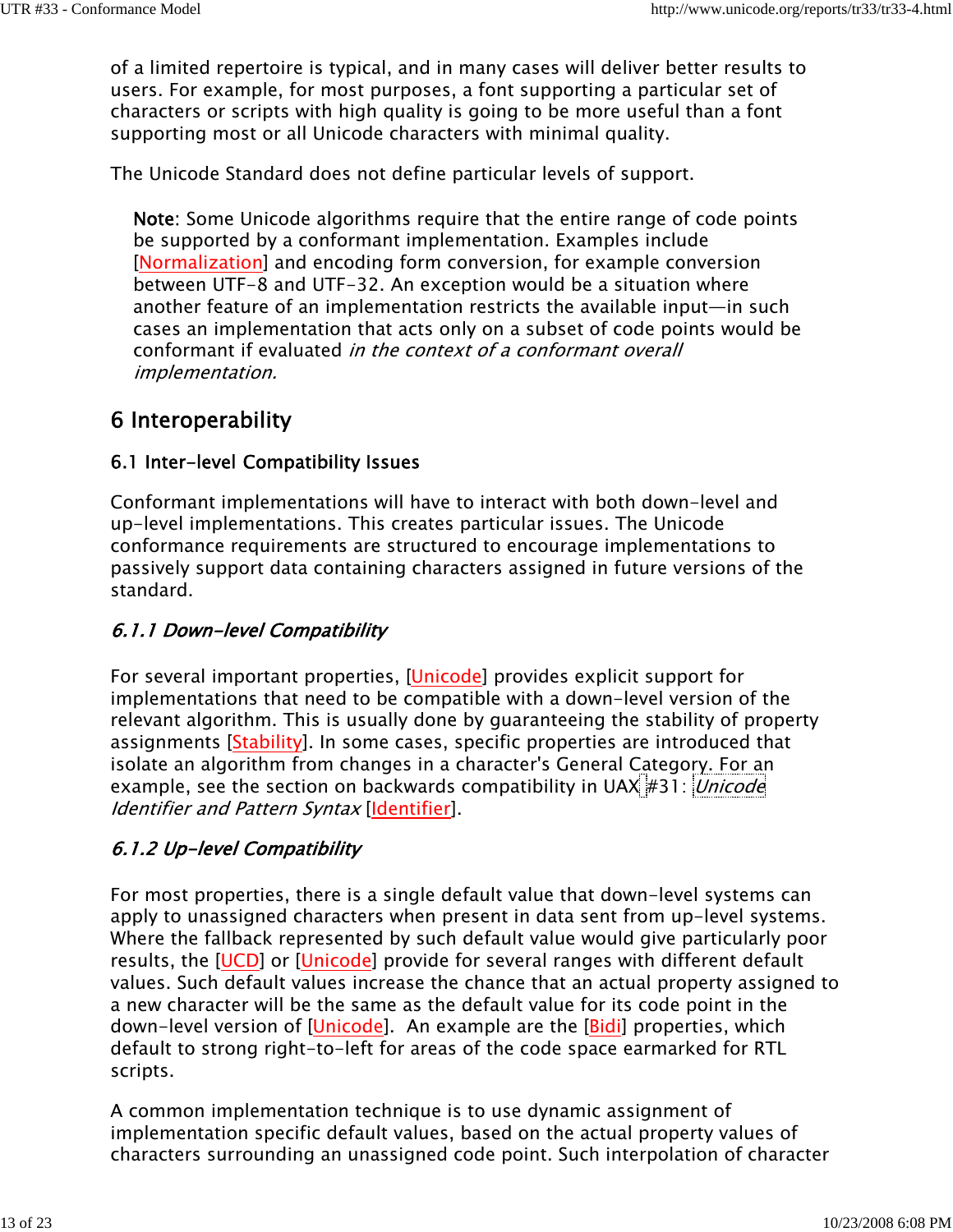properties can further increase the chance that any given code point is treated compatibly by a down-level system. At the same time, it can increase performance by creating longer contiguous runs of code points with the same property.

### 6.2 Repertoire Matching

It is generally not helpful to tag data created by an implementation with the version level of Unicode supported by that implementation. Because the repertoire of that version of Unicode is far larger than the actual set of characters used in the data, a large part of text data created and interchanged worldwide can be represented in all versions of Unicode. Therefore, the version level of the implementation bears little relation to the repertoire needed to cover the data.

Most implementations will not equally support the entire repertoire of Unicode characters for a given version. In fact, there is no conformance requirement to support any specific part of the repertoire. Therefore, even if the version level of a receiving implementation is higher than that of the creating implementation there is no guarantee that both support the repertoire covered by the data, or support it equally well.

[Unicode] defines no method for enumerating or identifying common sub-repertoires of the standard, but ISO/IEC 10646 does so. Implementations can use the [DerivedAge] for each character code to avoid sending character codes to a down-level system which lacks a definition for them. Because character coding is strictly additive, implementations receiving data can easily identify characters that are not defined in the version of the standard to which they conform and take appropriate action. In many cases, appropriate action consists of passing through such data, or treating them as characters possessing default properties. (See UTR #23: The Unicode Character Property Model [PropertyModel] for more details on default properties).

### 6.3 Matching Areas and Levels of Conformance between Implementations and **Components**

A mere matching of version numbers between an implementation and components it relies on will not be sufficient, because components may subset the repertoire they support or choose a different level of conformance, where available.

# Appendix 1 - ECMA Report on the Meaning of Conformance to **Standards**

This appendix contains observations on the meaning of conformance to standards excerpted and abridged with permission from a September 1983 report by ECMA. These observations highlight the differences between traditional standards, for example for industrial products based on mechanical processes, on the one hand, and software related standards, for example for computer languages, on the other hand. From the text it becomes clear that the issues related to conformance discussed in this report are neither novel, nor unique to the Unicode Standard. In a few instances emphasis has been added.

[...]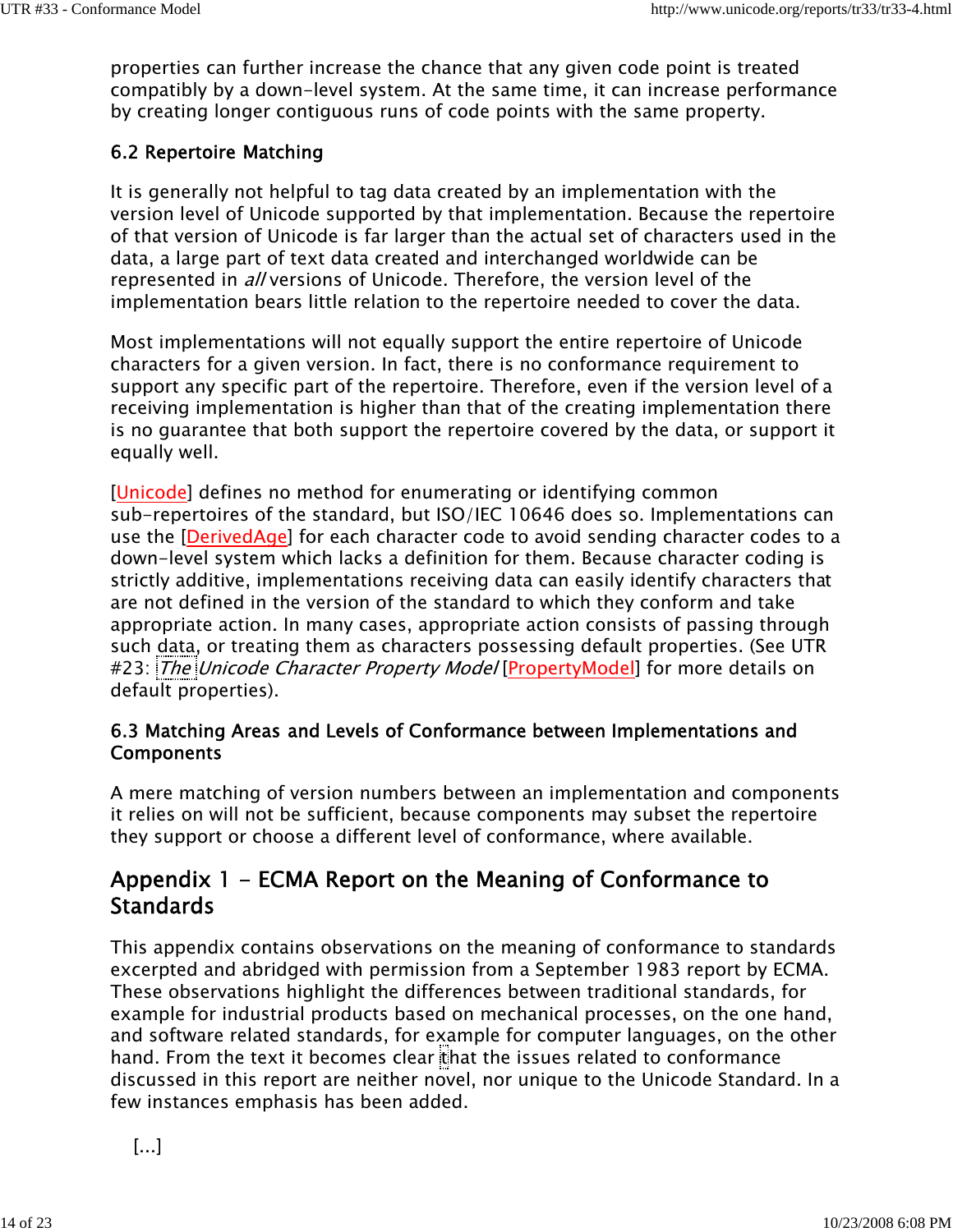### THE MEANING OF CONFORMANCE TO STANDARDS

September 1983

[...]

It is helpful to distinguish very clearly between conformance and certification.

Conformance to a standard may be claimed for a computer product (hardware or software) if:

i) the standard is intended to cover entities of the class to which the product belongs, and

ii) the product satisfies all the mandatory clauses including chosen alternative clauses of the standard, if any, and

iii) the product satisfies any chosen optional clauses, and

iv) a clear declaration is provided of the standard alternatives and/or options to which the product is claimed to conform.

### **Certification**

Certification means the issue of a document declaring that a particular (sample of a) product has been checked for conformance to a standard or standards. Certification is, as is known, mandatory in some countries for some standards e.g. related to human safety or connections to PTT services.

The process of certification implies some form of product examination and checking. Any body can issue a certificate. If the certificate is issued by the supplier of the product, the procedure is called "self-certification"; if by an independent body, neither supplier nor purchaser, it is called "third party certification".

The status and validity of a certificate clearly depend on the reputation and/or authority of its issuer and his evident competence to declare the conformance of the product, whether from a knowledge or inspection of its design, results of tests or otherwise. To be of value to a user, a certificate of product conformance obviously demands some assurance that all samples of a product actually supplied thereafter, conform as strictly as the test sample.

Ideally, conformance should result from the product design; it should be a matter of technically ascertainable facts that can be established unambiguously by reproducible tests or checks. However, establishing conformance quite unambiguously by tests or checks, is, in some cases, beyond the state of the art.

For a wide range of standards, suppliers themselves are obviously well placed to make statements with varying degrees of commitment as to the conformance of their products to particular standards.

### [...]

[The] choice [of whether or not third party tests are advisable] is entirely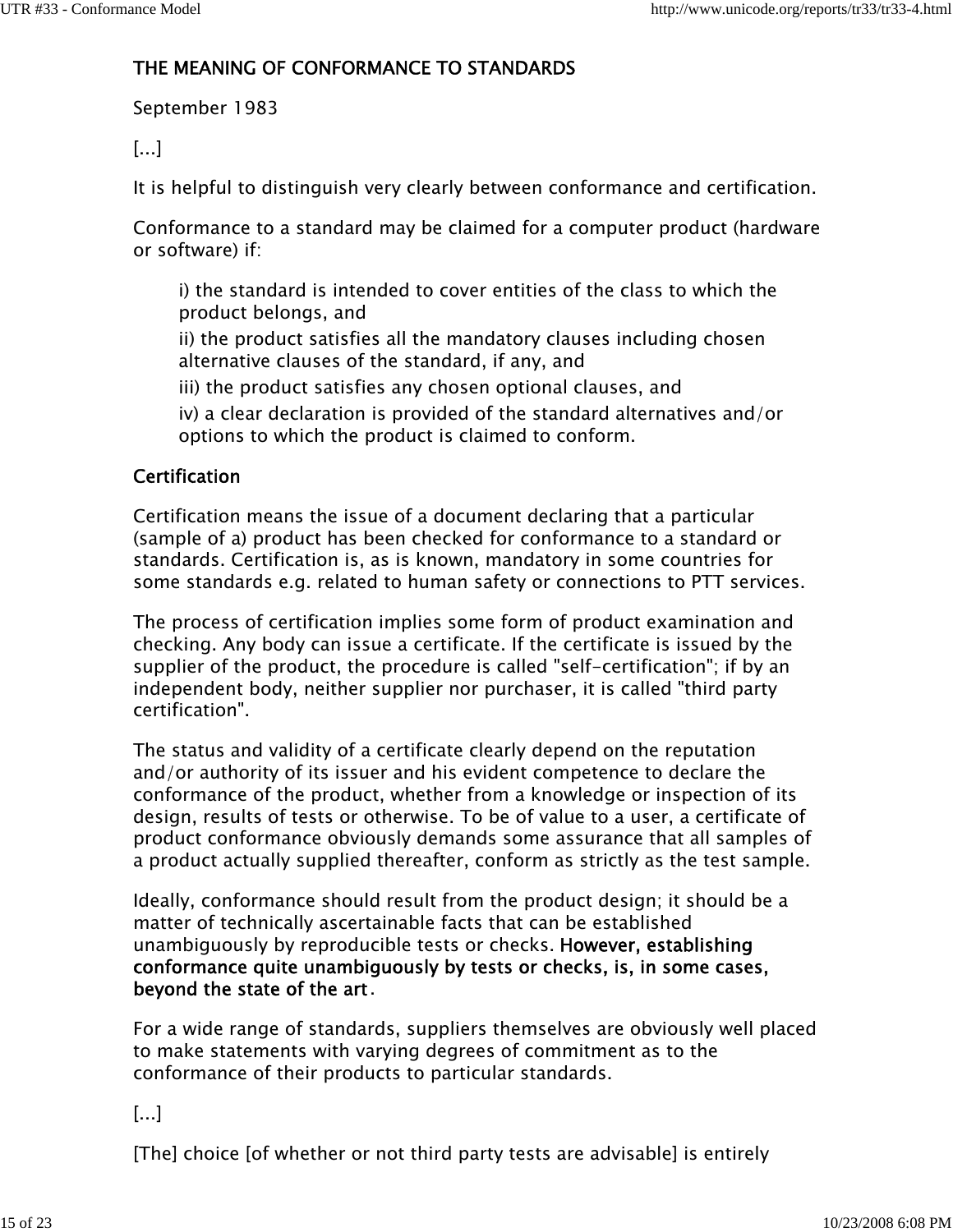dependent on a variety of customer considerations, among which are government regulations. However, ... third party tests do need considerable expertise, whereas such expertise as well as knowledge of the design is in most cases available at suppliers' level. Thus third party tests can add considerable administrative complexity and often delay, to say nothing of significantly adding to cost.

### 2. PRINCIPLES OF CONFORMANCE

Any organization publishing standards in any field does so on the assumption that they will benefit both suppliers and users of products....

Historically, the earliest standards were probably physical standards for weights and measures. Obviously, these benefited both merchants and their customers; the customers avoided short measure and honest merchants giving full measure were not driven out of business by less scrupulous competitors. Broadly similar considerations apply today to most standards, including computer standards.

Innumerable standards are now relied upon in business and industry, for example, to ensure interchangeability of parts in producing and repairing machinery and plant in the factory and in the home. Not merely must the parts fit so that mechanism can be assembled (and spare parts procured), they must be made of suitable materials so that they do not wear out too fast or fail, say to provide the correct degree of friction, as in brake lining. In such cases, a hierarchy of standards is needed, starting with the primary ones for length mass and time, then going on to more complex matters such as the form of screw threads and including others defining methods for measurement of hardness, say of escapement parts in a watch. The actual design of any particular watch would then also call for a set of manufacturers' internal standards defining the dimensions and other characteristics of its parts. Checking the conformance of any component part will involve checking its conformance within defined limits of tolerance to each clause of each of the relevant standards.

Obviously many such general considerations will apply to the setting of standards for computer products. For instance, consider the set of standards required to make sure that it is possible to interchange data on magnetic tape between two computer systems. Clearly it is necessary to stipulate (with acceptable tolerance levels) the physical characteristics of the tape, its width, thickness and magnetic properties and also the dimensions and material of the reel on which the tape is wound. Then the limits of size, position and magnetic strength of the recorded elements on the tape must be defined. Given conformance with these criteria, one could feel confident that individual magnetic elements recorded on a tape by one tape transport could be successfully read by another.

However, unless there is also agreement about the meaning of certain recorded bit combinations, it may still not be possible even to stop the tape correctly between blocks. Alternatively, if one simply relies on the absence of recorded signals in inter-block gaps, then those gaps must be of defined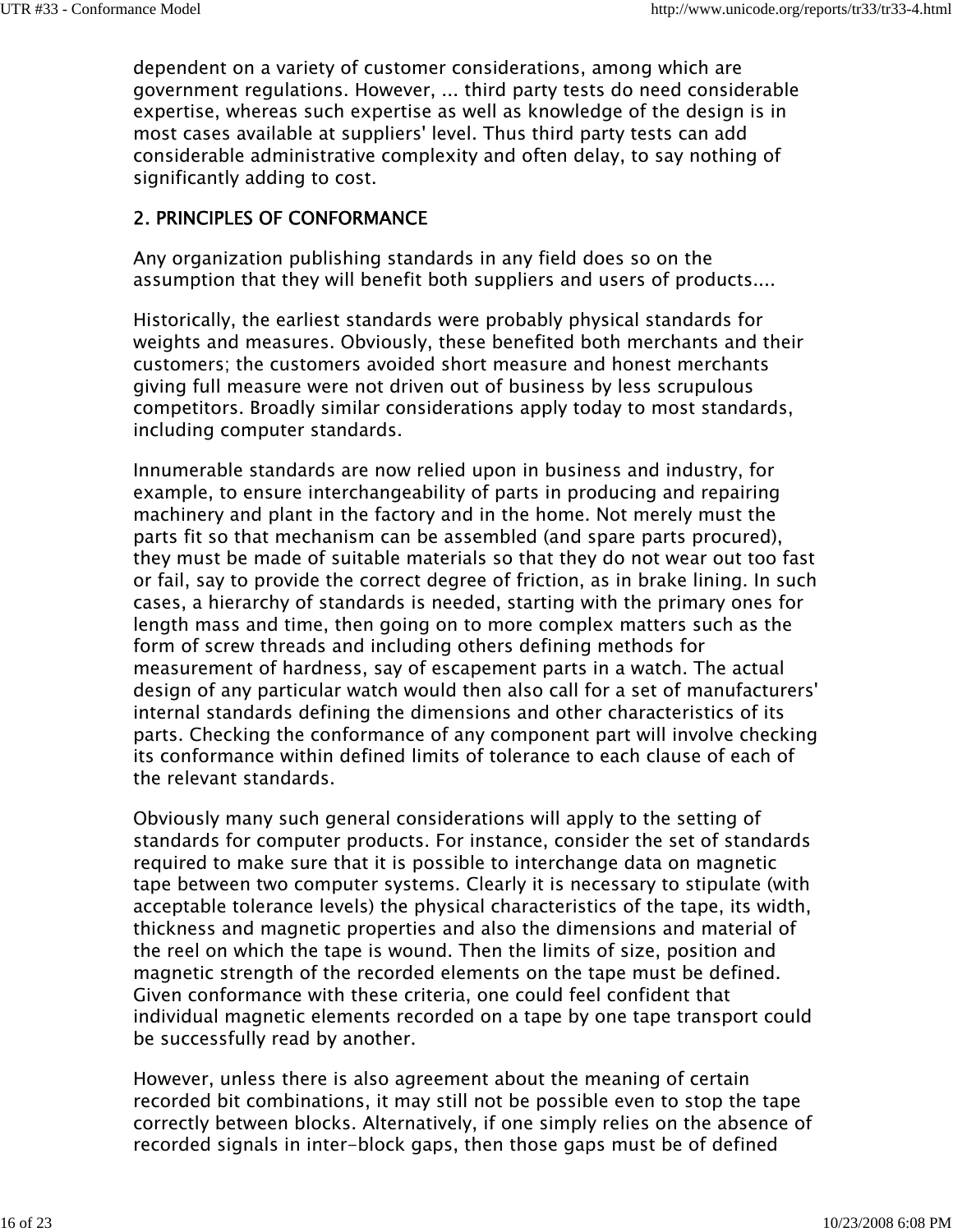sizes and (in general) free from spurious signals and so on. Again, there must be some agreed way of recognizing the start and end of the tape to avoid breaking it or unwinding it completely from the reel.

Further, if a computer attached to a transport reading an interchange tape is to make sense of the elements recorded on the tape, the bit combinations in the recorded elements must conform to some agreed code. There must also be information on the tape to identify both the tape itself and the data written on it, in other words a label. So certain elements of a procedural protocol for the reading and writing processes must be incorporated into a magnetic tape interchange standard.

Thus, the successful interchange of data, on magnetic tape say, is likely to depend on conformance not merely to one but to a whole set of particular specialized standards for character codes, for recording these on magnetic tape, for labeling or identifying the tape, for the format of the data and so on. These in turn rely for their validity on certain primary standards, not only of physical measurement, e.g. of length or magnetic properties, but also of sets of characters in the case of codes. As was stressed above, this is so well known and even obvious as to be commonly forgotten or ignored.

But it is very important to be clear what may properly be said for instance about conformance to data interchange standards. In other words what it is that is actually required to conform.

A question as to whether a particular magnetic tape transport conforms to a certain set of data interchange standards, can thus be answered only by a statement about its capability of recording and reading tapes in accordance with those standards, since the standards in fact say nothing explicitly about tape transport as such.

When checking for conformance to a magnetic tape interchange standard, one should look upon the transport, the computer driving it, and the computer software together as equivalent to a piece of test equipment. It is convenient, indeed it may be essential, to make use of a transport in determining conformance to a tape interchange standard, although the transport itself is not the subject of that standard. This type of distinction will be seen to be even more important in later discussion of conformance to other kind of standard. What is implied is that when either drafting or reading a standard one must be very clear as to precisely what entities are and what entities are not affected directly by that standard.

### 3. SOME PROBLEMS OF CONFORMANCE

In this section some of the problems that have arisen in establishing conformance are examined. Ideally, any standard ought to be written in such a way that conformance can be established, if not unambiguously, at least to the joint satisfaction of a typical vendor and a typical purchaser. Conformance would be checked with one hundred per cent certainty either by a set of physical measurements, by direct inspection or by performing certain functional tests that give yes or no answers, or some combination of the three. But not all standards are amenable to this approach. For example,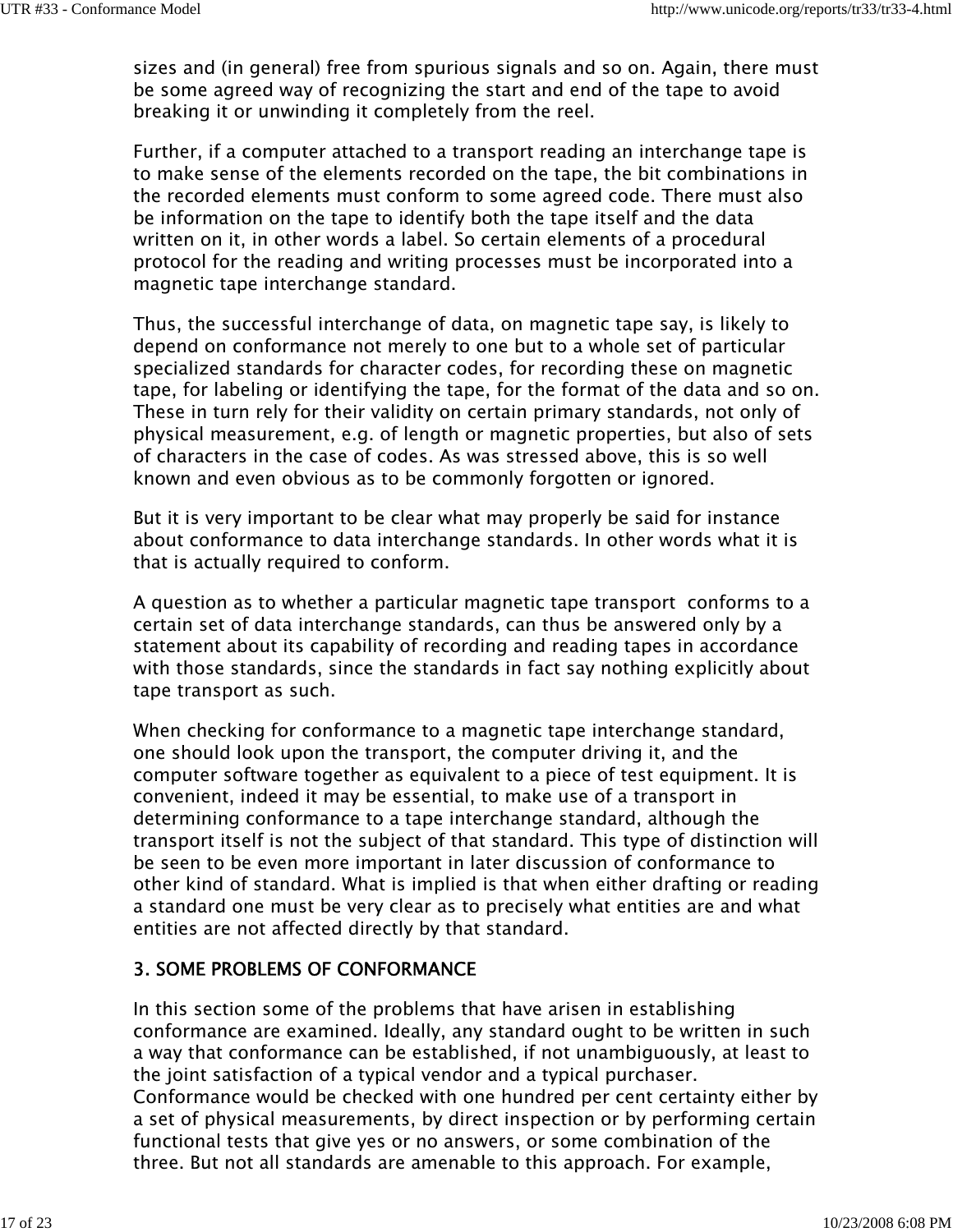particular difficulties have arisen in defining conformance, notably in connection with programming language standards . An early example of such a standard would apply only to the language, and would consist of definitions of what could legitimately be said in that language and how it was to be expressed. Typically, it would prescribe a set of commands that could be written and made to apply to certain defined classes of variable or operand, what those commands meant and what the proper results of executing the commands should be. In effect, such language definitions postulated a hypothetical machine that could execute directly programs written in the language, though usually such a machine did not exist.

The difficulties that arose in deciding conformance led to the introduction of conformance clauses in language specifications. These clauses often stated both the conditions to be satisfied by a program purporting to be written in the language and by an implementation in the form of a compiler/computer combination.

If one were asked whether a language standard can or ought to be applicable to a compiler, one should consider the precision with which it is possible to determine whether the compiler, together with the hardware on which it is designed to run, precisely emulates the hypothetical machine implied by the standard, command by command. In the strictest sense, this cannot be done by testing. High-level commands are written in terms of general operands described by symbols, whereas any real (emulating) machine operates logically and arithmetically on bit patterns. A correspondence between the transformation of actual bit patterns and the transformation of the ideal operands is difficult to define precisely and unambiguously.

For this reason if for no other, it is usually impractical to verify exactly the operations of individual commands. Moreover, unless the emulation is by an interpretive process one command at a time, the sequence of machine level instructions generated by a compiler for each high level command will depend on the sequence of other high level commands in which it is embedded. It is thus possible in practice to verify only the results of several commands taken as a sequence on selected ranges of operands. The combinations of sets of machine, level sequences of instructions and of values of operands are limitless, and only a small fraction of all possible command sequences can be explored in the testing. Experience has shown that extensive testing is necessary if troublesome misinterpretations of a language standard are to be detected.

Other more mundane reasons why it may not be completely straightforward to determine whether a given product conforms to a specific standard include:

i) the drafting of the standard itself may not be clear or complete, (e.g. the test limits have not been defined), so that its very interpretation is contentious,

ii) no satisfactory method of testing conformance was (or could have been) laid down so that technical disputes arise in interpreting test results,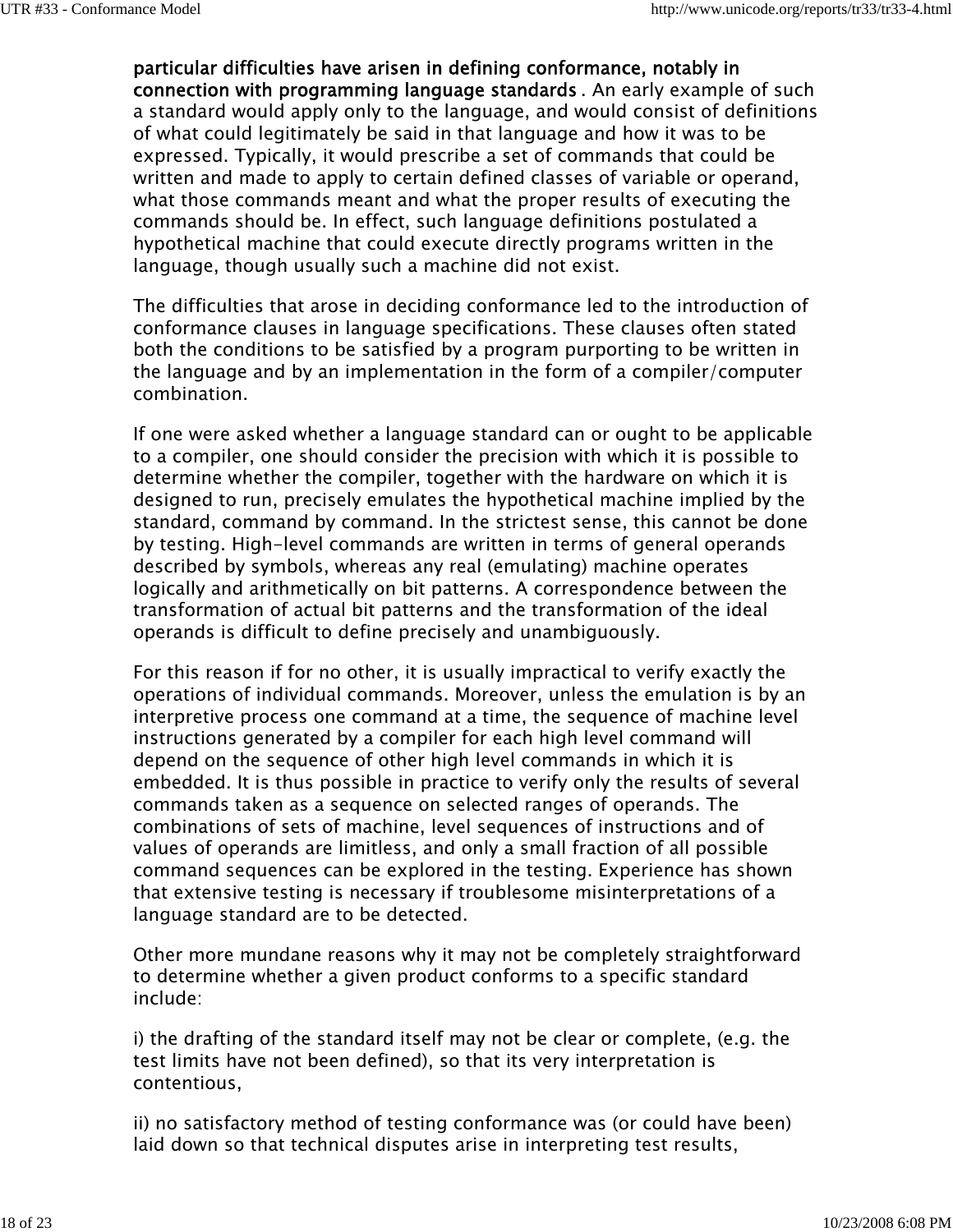iii) the product in question fails to embody every aspect of the standard, even though it conforms in respect of those aspects it does embody,

iv) the product does conform in every defined respect but it incorporates additional features of a similar kind to those specified and which could, for example, affect interchanges of data or programs, interworking between equipments or interchange of units of equipment,

v) the standard left options to the implementor that mean that a desired form of interworking can be frustrated.

The first two of these reasons imply some weaknesses in standards that could possibly have been eliminated in the drafting process and that in future are more likely to be avoided now that stress is being placed on the importance of doing so. However, as has been explained in connection with programming languages, comprehensive testing for conformance may be strictly impossible, so that while the position can certainly be improved, absolute conformance may not be a valid concept in every instance.

The last three reasons however relate to decisions by the designer or supplier of a product intended to conform to, or to interwork with, other products in accordance with some standardized protocols or procedures. The level of standardization achieved may be entirely adequate and acceptable in some contexts, but not others. It is also clear that both the force and the value of statements of conformance depend on the extent to which the standard was drafted with a clear intention of making conforming products identical, interchangeable or interworkable. Very often the variation in the drafters' intentions here has been enormous. In the case of programming language standards, the drafters were clearly unable to meet the objective of completely standard entities (programs or compilers) that would interwork with no difficulty at all.

In these circumstances, it becomes specially important that statements made by different suppliers are on similar lines, so that one does not claim conformance in circumstances where another would not feel justified in doing so. ... But it is equally important that users understand clearly what manufacturers' statements about conformance mean, and if confirmed, what benefits they as users can expect to derive from the level of standardization implied.

[...]

### 5. SIGNIFICANCE OF CONFORMANCE CLAIMS

In this section are given some idealized meanings of conformance to standards in each of the above categories. It is accepted that a claim to conform may be substantiated by the passing of certain checks or tests. Ultimately the claim rests on the product having been correctly designed to conform. For many reasons, such ideal meanings may not always be applicable today. Consideration of deviations from these ideals does, however, lead to practical recommendations.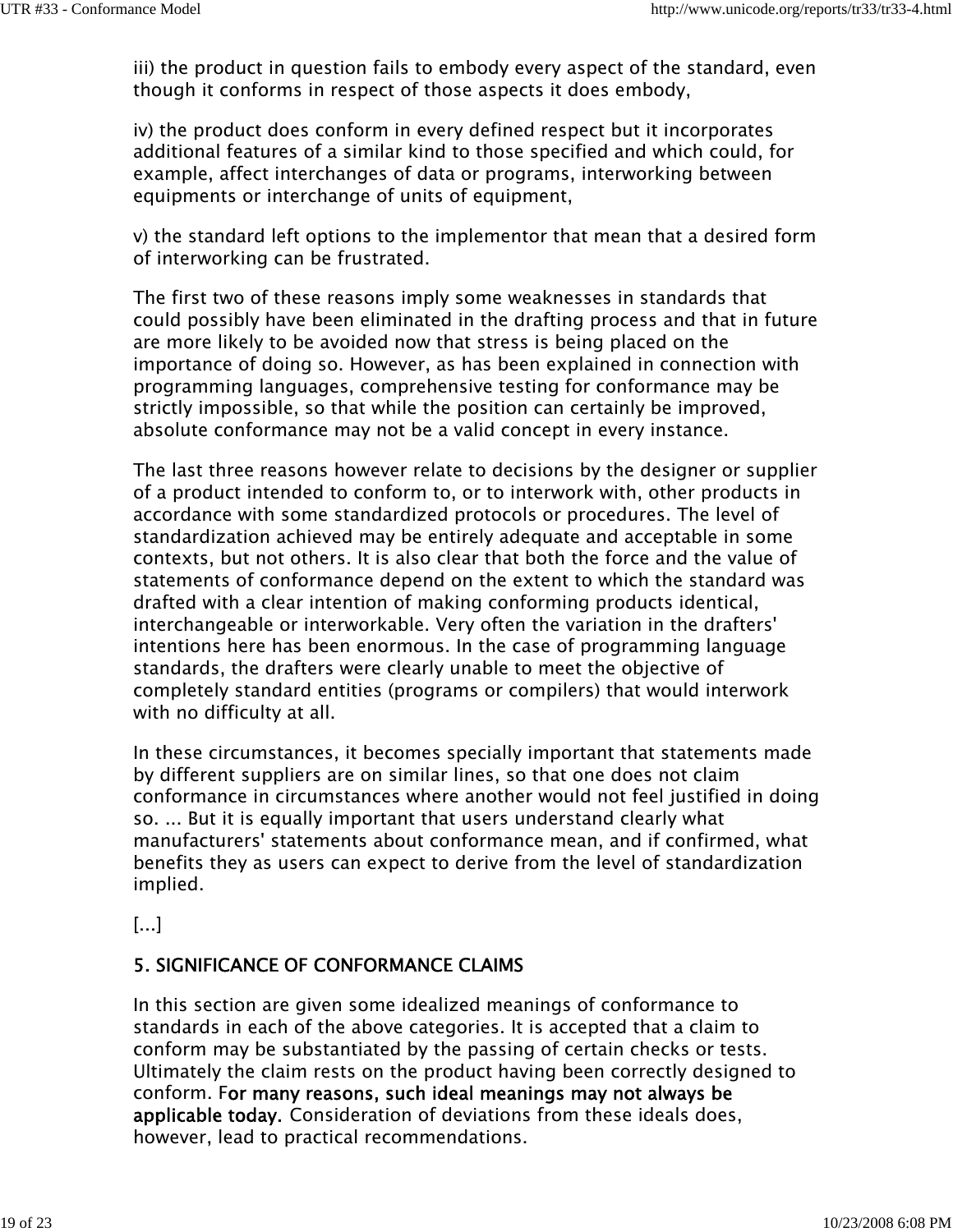### [...]

### 5.5 Significance of a Claim to Conform to Standards of the Proposed Classes

The following are statements of the ideal, not necessarily of current practice.

#### 5.51 Class I -Physical Standards including Safety Standards

Conformance involves checking to mandatory clauses of the standard; the result of each check gives a clear indication of pass or fail and there is no need to do tests or checks in any particular sequence or combination. The results will be the same. Conformance means passing all tests or checks.

#### 5.5.2 Class II -Codes and Formats

The standard will distinguish mandatory from optional features and define both the tests or checks applicable as well as the category or categories of object covered by the standards. Checking will involve establishing:

i) conformance with all mandatory features including declared alternatives,

ii) that in respect of each optional feature, a declaration has been made of the option selected,

iii) conformance to chosen options.

In the Unicode context, an alternative would be the choice of an encoding form, while an option might be whether or not to support a particular script, or to provide tailoring where permissible.

#### 5.5.3 Class III -Programming languages

A programming language standard defines a programming language and not its compilers which are means by which programs written in that language are converted for execution. The standard does not define a compiler explicitly though in practice the problem is to test compilers.

One can envisage high-level test programs or suite of test programs so devised that all features of a language are systematically exercised. If these test programs when submitted to a compiler produced a machine level program that ran and produced the intended results, one could infer that the compiler was (in general) capable of compiling source code written in accordance with the language standard.

For compilers the term "validation" is used increasingly to mean checking to see that a compiler will properly handle programs written in a given high-level language. The issue is not one of testing for absolute conformance since that is not achievable. Obviously a validation process will not often give an unequivocal result, more a quality rating. The only unequivocal result would be an abject failure. The reasons for this were explained in section 3 above.

To test a claim that a program has been written in a specified programming language, the program could be submitted to a compiler known to be effective for that language and for a particular computer. If the compiler a)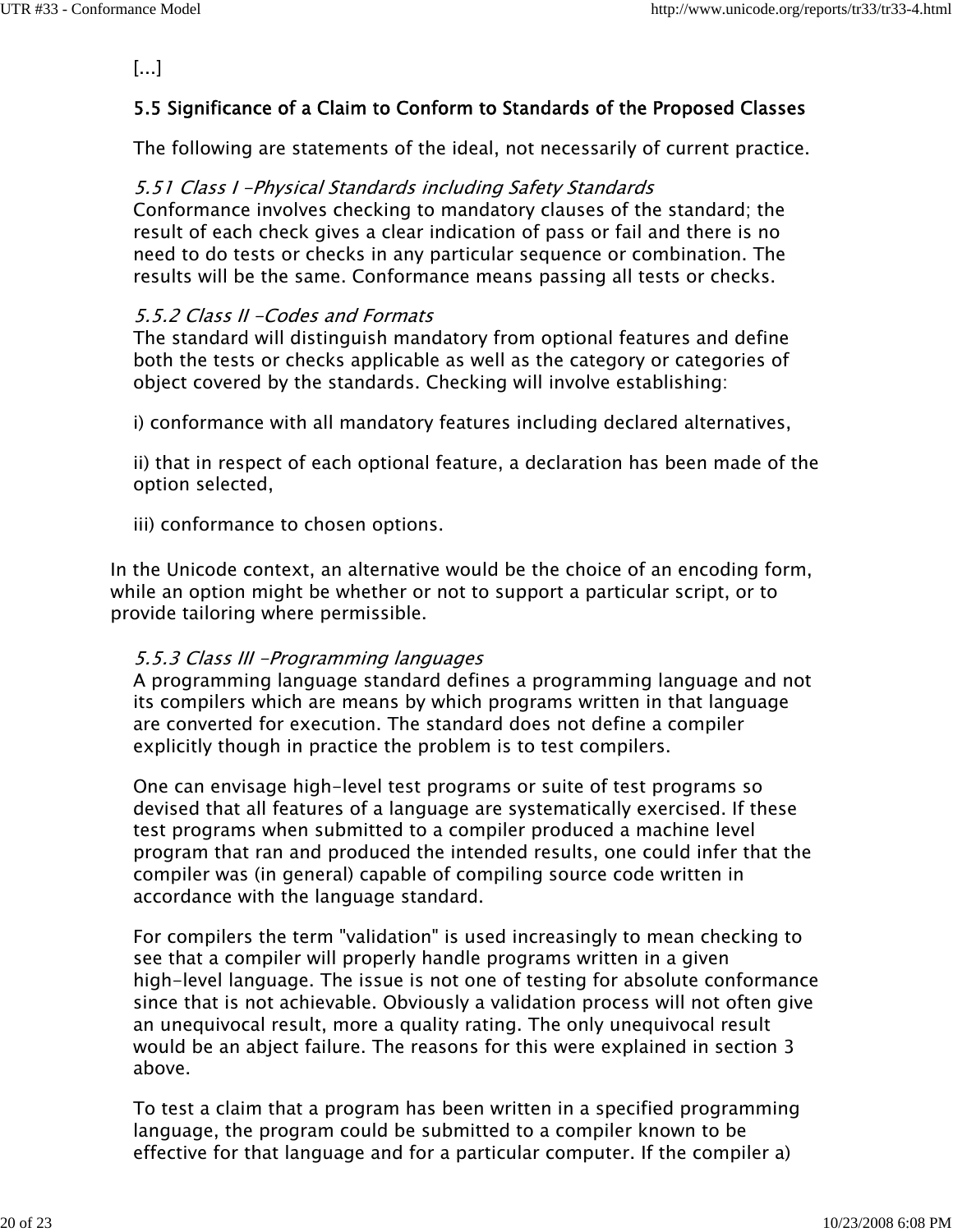compiled the program, and b) the program ran and gave the intended results for each of a set of carefully chosen input parameters, it might then reasonably be deduced that the program submitted was correctly written in that language.

#### 5.5.4 Class IV -Communication Protocols

Establishment of conformance rules for standards for communication protocols has been handicapped by:

- the new architectural approach needed,
- the consequent lack of working experience,
- the inherent complexity of the functions to be performed.

Thus procedures for conformance testing are immature and, indeed, the very meaning of conformance in this context is still under discussion.

[...]

The Unicode Standard has features of both Class III (if one views a programming language as example of an algorithmic transformations of input to output) and Class IV (for example, the character encoding forms, Unicode Normalization Algorithm, and Unicode Bidirectional Algorithm are all more or less concerned with the consistency of interchange of text data).

# References

| [10646]      | International Organization for Standardization. Information<br>Technology--Universal Multiple-Octet Coded Character Set (UCS). |
|--------------|--------------------------------------------------------------------------------------------------------------------------------|
|              | (ISO/IEC 10646:2003).                                                                                                          |
|              | For availability see http://www.iso.org                                                                                        |
| [14651]      | International Organization for Standardization. Information                                                                    |
|              | Technology--International String ordering and                                                                                  |
|              | comparison--Method for comparing character strings and                                                                         |
|              | description of the common template tailorable ordering. (ISO/IEC                                                               |
|              | 14651:2001).                                                                                                                   |
|              | For availability see http://www.iso.org                                                                                        |
| [Bidi]       | Unicode Standard Annex #9: The Unicode Bidirectional Algorithm                                                                 |
|              | http://www.unicode.org/reports/tr9/                                                                                            |
| [Boundaries] | Unicode Standard Annex #29: Text Boundaries Unicode Text                                                                       |
|              | Segmentation                                                                                                                   |
|              | http://www.unicode.org/reports/tr29/                                                                                           |
| [CharMapML]  | Unicode Technical Standard #22: Character Mapping Markup                                                                       |
|              | Language (CharMapML),                                                                                                          |
|              | http://www.unicode.org/reports/tr22/                                                                                           |
| [Charts]     | The online code charts can be found at                                                                                         |
|              | http://www.unicode.org/charts/                                                                                                 |
|              | An index to characters names with links to the corresponding chart                                                             |
|              | is found at: http://www.unicode.org/charts/charindex.html                                                                      |
| [DerivedAge] | The version for which a given character was added to the Unicode                                                               |
|              | Standard is listed in:                                                                                                         |
|              | http://www.unicode.org/Public/UNIDATA/DerivedAge.txt                                                                           |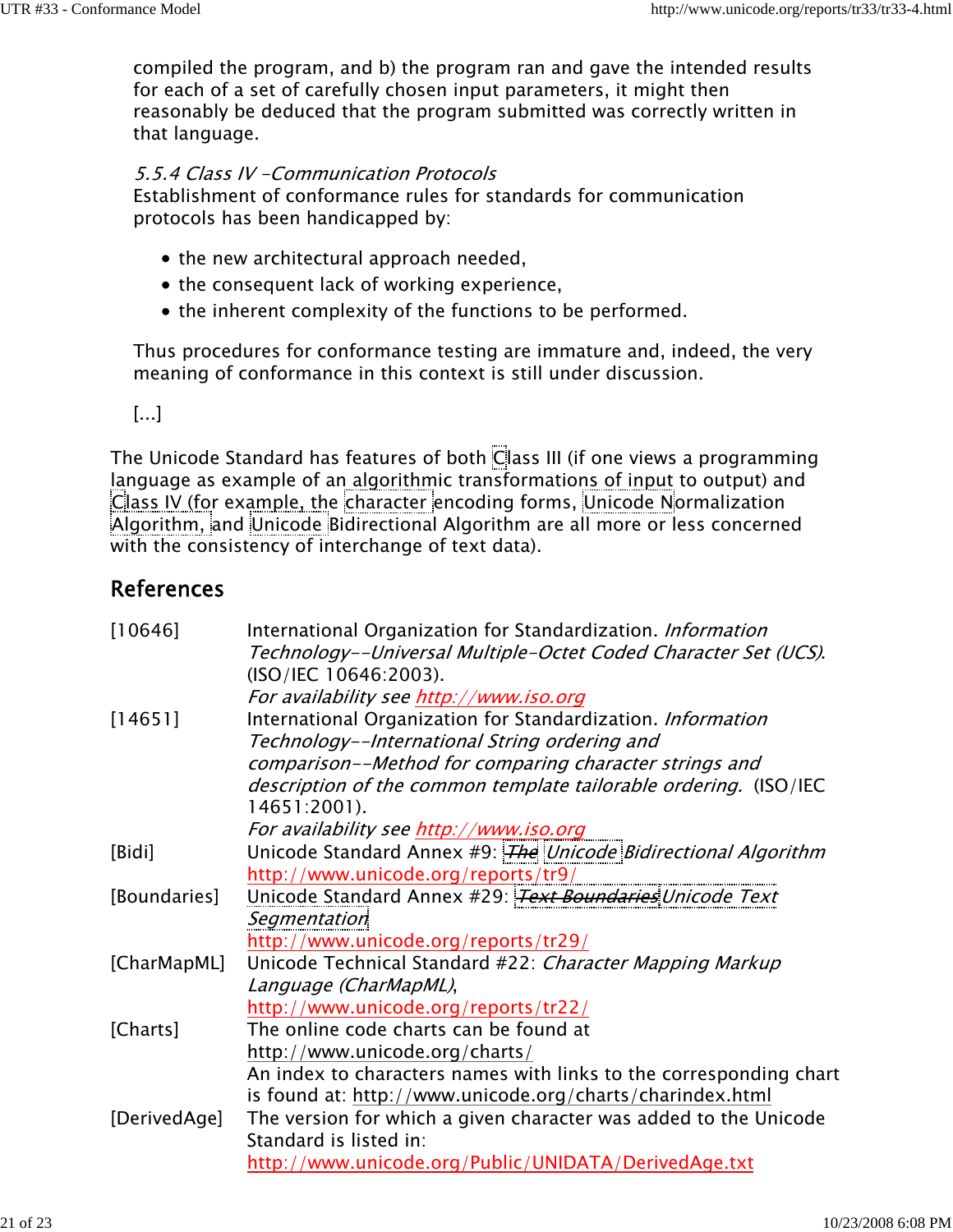| [ECMA1983]   | The Meaning of Conformance to Standards, ECMA TR/18,                          |
|--------------|-------------------------------------------------------------------------------|
|              | September 1983, ECMA, Geneva.                                                 |
| [Errata]     | Updates and errata to the Unicode Standard, as well as other                  |
|              | technical standards developed by the Unicode Consortium can be                |
|              | found at http://www.unicode.org/errata/                                       |
| [Feedback]   | Reporting Errors and Requesting Information Online                            |
|              | http://www.unicode.org/reporting.html                                         |
| [FAQ]        | <b>Unicode Frequently Asked Questions</b>                                     |
|              | http://www.unicode.org/faq/                                                   |
|              | For answers to common questions on technical issues.                          |
| [Glossary]   | Unicode Glossary                                                              |
|              | http://www.unicode.org/glossary/                                              |
|              | For explanations of terminology used in this and other documents.             |
| [Identifier] | Unicode Standard Annex #31: Unicode Identifier and Pattern                    |
|              | Syntax,                                                                       |
|              | http://www.unicode.org/reports/tr31/                                          |
| [LineBreak]  | Unicode Standard Annex #14: Unicode Line Breaking                             |
|              | Properties Algorithm                                                          |
|              | http://www.unicode.org/reports/tr14/                                          |
|              | [Normalization]Unicode Standard Annex #15: <i>Unicode Normalization Forms</i> |
|              |                                                                               |
|              | http://www.unicode.org/reports/tr15/                                          |
| [Property    | Unicode Technical Report #23: The Unicode Character Property                  |
| Model]       | Model, http://www.unicode.org/reports/tr23/                                   |
| [RegEx]      | Unicode Technical Standard #18: Unicode Regular Expressions,                  |
|              | http://www.unicode.org/reports/tr18/                                          |
| [Reports]    | <b>Unicode Technical Reports</b>                                              |
|              | http://www.unicode.org/reports/                                               |
|              | For information on the status and development process for                     |
|              | technical reports, and for a list of technical reports.                       |
| [Stability]  | Unicode Stability Policy for Character Encoding Stability Policyand           |
|              | <b>Character Properties</b>                                                   |
|              | http://www.unicode.org/standard.policies/stability_policy.html                |
| [UCA]        | Unicode Technical Standard #10: Unicode Collation Algorithm,                  |
|              | http://www.unicode.org/reports/tr10/                                          |
| [UCD]        | Unicode Character Database, http://www.unicode.org/ucd/                       |
|              | For an overview of the Unicode Character Database and a list of its           |
|              | associated files                                                              |
| [Unicode]    | The Unicode Standard                                                          |
|              | For the latest version see:                                                   |
|              | http://www.unicode.org/versions/latest/                                       |
|              | For the last major version see: The Unicode Consortium. The                   |
|              | Unicode Standard, Version 5.0. (Boston, MA, Addison-Wesley,                   |
|              | 20067. 0-321-48091-0) or online as                                            |
|              | http://www.unicode.org/versions/Unicode5.0.0/                                 |
| [UTC]        | The Unicode Technical Committee, see                                          |
|              | http://www.unicode.org/consortium/utc.html for more                           |
|              | information on procedures <del> etc</del> .                                   |
|              | Unicode Technical Report #32: Assessing Unicode Support,                      |
|              | http://www.unicode.org/reports/tr32/                                          |
|              |                                                                               |